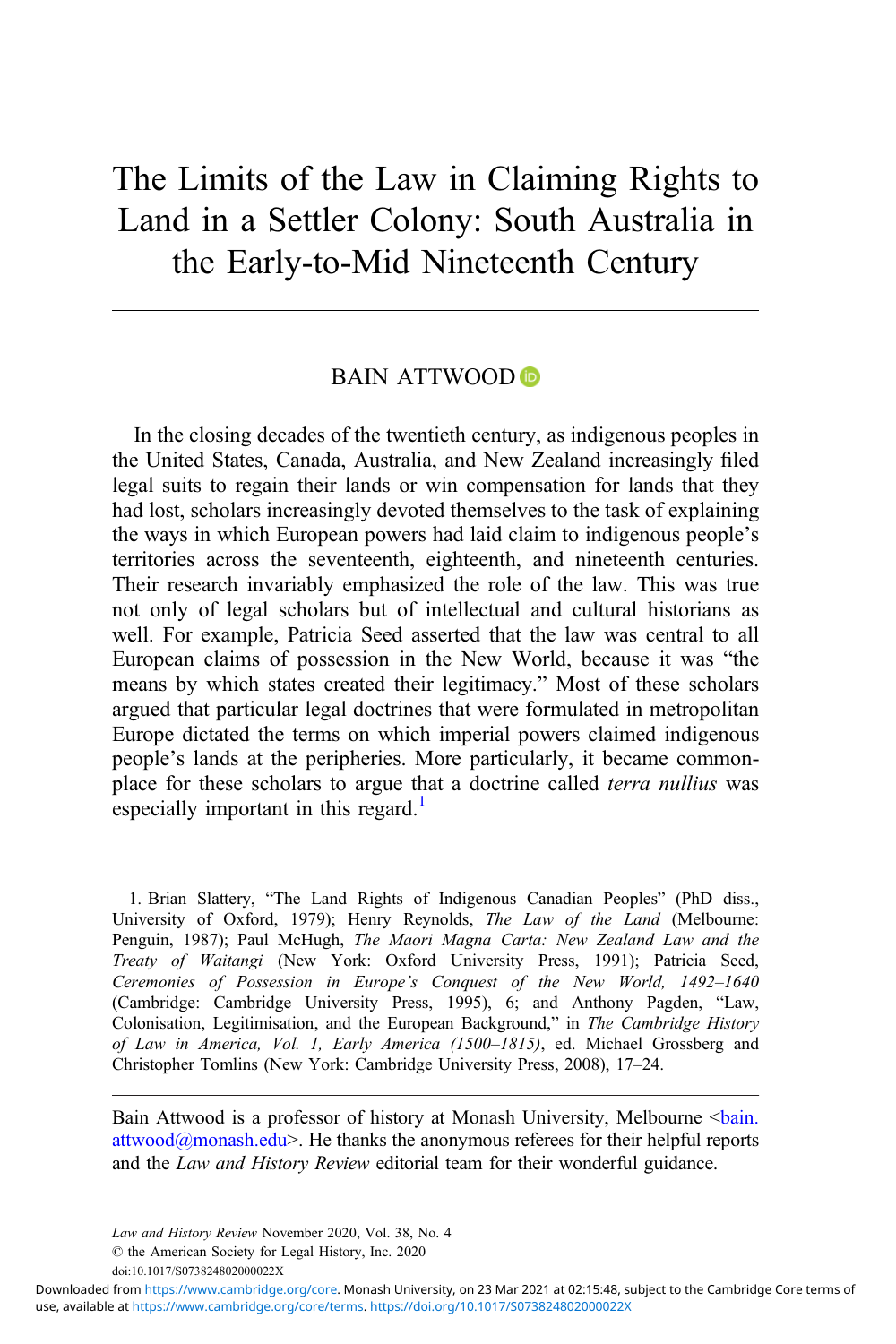In the last two decades, many of these scholars' findings have been challenged in one way or another. For example, socio-legal historians Lauren Benton and Benjamin Straumann have argued that in the context of claim making the law is best understood as a resource that was adapted by imperial agents rather than as a script that provided those agents with clear instructions about the actions they were required to perform in order to establish sovereignty. Benton and Straumann have also argued that claim making typically involved a scattershot approach that comprised many overlapping and even conflicting legal arguments, and that agents operating far from Europe only had a partial, or indirectly acquired, understanding of the legal doctrines that they drew upon. In this regard, Benton has argued that attention needs to be paid to "legal politics," in order to capture the interplay of action and ideas and the connections between legal thought and practice. She and Straumann have also argued that the main objective of imperial agents was to demonstrate that their masters had better title than those of their rivals, rather than to uphold a claim to absolute title, and, therefore, they tended to make vague claims to legitimacy rather than advance strict legal claims.<sup>2</sup>

Another legal historian, Stuart Banner, has suggested that it is a mistake to argue that European claims always encompassed both imperium—sovereignty or the right to govern—and dominium—lordship over property or title to land—as these matters were often treated differently by imperial and colonial players, and a claim to the former did not necessarily entail a claim to the latter. More recently, James Muldoon has challenged another commonly held view: that a particular legal instrument—colonial charters—played a crucial role in the claiming of territory by granting land to colonial players.<sup>3</sup>

More particularly, Benton and Straumann have been critical of the studies that have exaggerated the role that the doctrine of terra nullius or res nullius performed in claim making, and have pointed to the part that another doctrine with roots in Roman law, possessio, played, often in tandem with other legal doctrines, whereas an intellectual historian, Andrew

3. Stuart Banner, How the Indians Lost their Land: Law and Power on the Frontier (Cambridge, MA: Belknap Press of Harvard University Press, 2005), 6–8, 14; and James Muldoon, "Colonial Charters: Possessory or Regulatory," Law and History Review 36 (2018): 355–81.

<sup>2.</sup> Lauren Benton and Benjamin Straumann. "Acquiring Empire by Law: From Roman Doctrine to Early Modern European Practice," Law and History Review 28 (2010): 3–30, 37–38; Lauren Benton, "Possessing Empire: Iberian Claims and Interpolity Law," in Native Claims: Indigenous Law against Empire, 1500–1920, ed. Saliha Belmessous (New York: Oxford University Press, 2012), 19–40; and Lauren Benton "Beyond Anachronism: Histories of International Law and Global Legal Politics," Journal of the History of International Law 21 (2019): 1–34.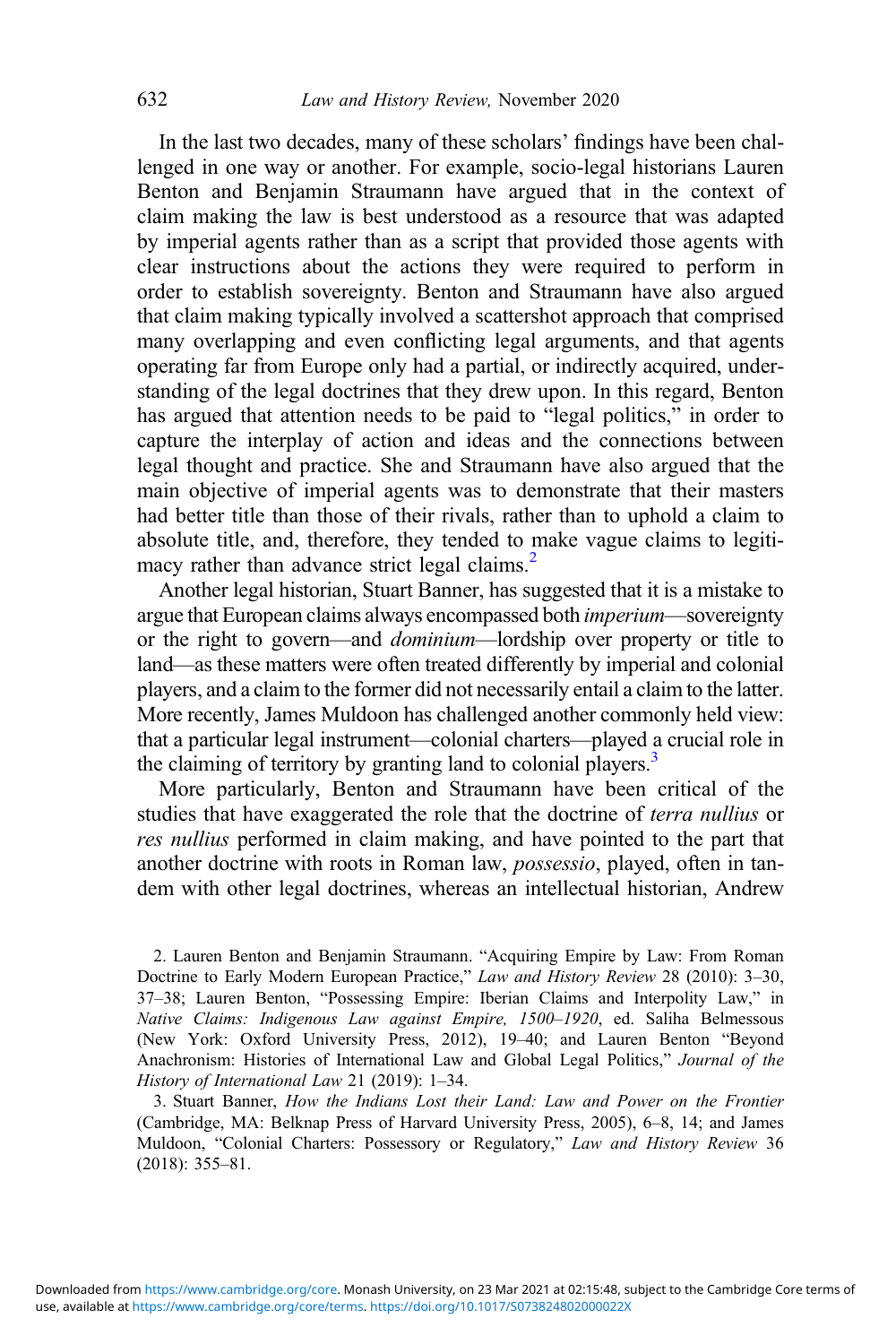Fitzmaurice, has devoted a lengthy study to the role the doctrine of occupation might have performed in the making of claims.4

In a rather different vein, historians of culture contact such as Daniel Richter have drawn attention to the fact that, however much imperial powers claimed that indigenous peoples' territory was empty of possession, most colonial players were confronted sooner or later with the fact that land was subject to claims by both indigenous peoples and the agents of other imperial powers, and could not be readily acquired, and so realized that it was best for them to purchase land from an indigenous leader or group, a mechanism that an earlier historian, Francis Jennings, called the "deed game."<sup>5</sup>

Most of this research has done much to nuance our understanding of the means by which Europeans claimed indigenous peoples' territories, yet more work is required to establish the precise roles that the law played in the claiming of land, and to weigh its relative importance. Many recent studies continue to focus on the claim making of imperial agents rather than on the claims made by colonial actors, and these studies have a tendency to attribute a degree of historical significance to the former that is almost certainly unwarranted.<sup>6</sup> Second, many intellectual historians continue to be unduly preoccupied with the texts of famous metropolitan authors or at best with the contexts in which these authors produced those works, rather than investigating the particular circumstances in which those texts were used or invoked by various players in both imperial centers and colonial peripheries. Third, both specialist and more especially general works of history that contend that terra nullius was the legal doctrine most commonly invoked in claim making continue to be influential, not least in the broad public domain. Fourth, very few studies seek to chart both the continuities and the changes in the roles that claim making played before, during, and after colonization took place. Finally, and most importantly, there is a tendency in the work of most legal historians to present the claiming of sovereignty and land as though it were a predominantly legal story, thereby exaggerating the role that the law played.

4. Benton and Straumann, "Acquiring Empire by Law," 5–29; Benton, "Possessing Empire"; and Andrew Fitzmaurice, Sovereignty, Property and Empire, 1500–2000 (Cambridge: Cambridge University Press, 2014).

5. Francis Jennings, The Invasion of America: Indians, Colonialism, and the Cant of Conquest (Chapel Hill: University of North Carolina Press, 1975), ch. 8; Daniel Richter, "The Strange Colonial North American Career of Terra Nullius," in Frontier, Race, Nation: Henry Reynolds and Australian History, ed. Bain Attwood and Tom Griffiths (Melbourne: Australian Scholarly Publishing, 2009), 159–84; and Daniel Richter, "Land and Words: William Penn's Letter to Kings of the Indians," in his Trade, Land, Power: The Struggle for Eastern North America (Philadelphia: University of Pennsylvania Press, 2013), 135–54.

6. As I argue in my Empire and The Making of Native Title: Sovereignty, Property and Indigenous People (Cambridge: Cambridge University Press, 2020), ch. 1.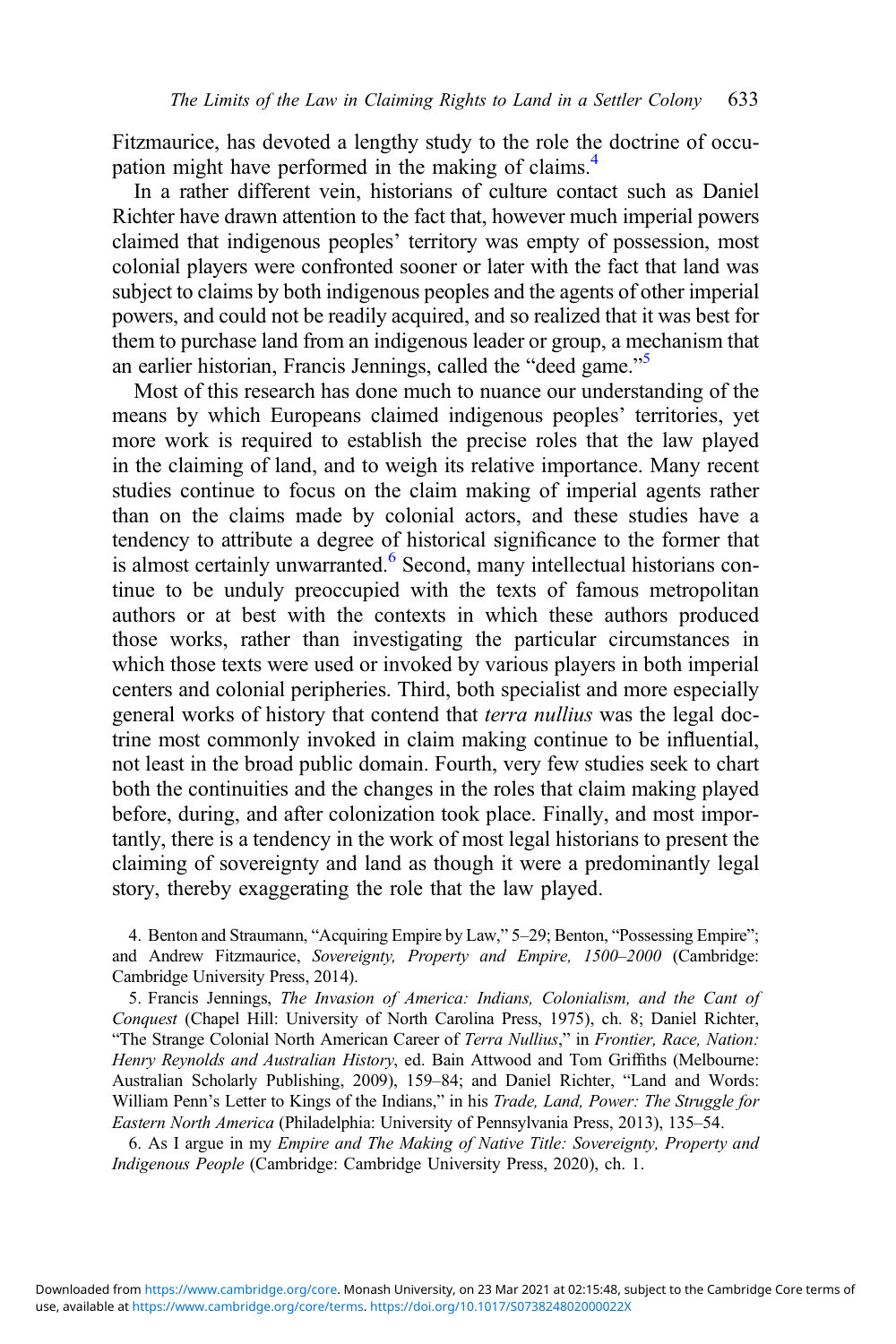In this article, I consider how and to what degree various British imperial and colonial players relied on the law in claiming land and acquiring possession of it in a particular Australian colony in the early-to-mid nineteenth century. I will argue that their reliance on the law was neither as pronounced nor as consistent across time as many historians have assumed or argued. Indeed, I will reveal that there were considerable limits to the role that it played in claim making in the different phases of colonization. Further, I will contend that at several points, various historical, cultural, moral, religious, psychological, and material factors performed a much more important role. Finally, I will contend that the legal doctrine of occupation played a less significant role in the claiming of land than numerous historians have led us to believe.

This article focuses on the British colony of South Australia, as an unusual amount of public debate (at least compared with other Australian colonies) took place about the native people's rights of property in land. This means that there is a relatively large body of historical material available that makes it possible for a historian to investigate in a rigorous fashion the nature of claim making in the particular contexts in which it occurred, rather than to hazard highly speculative arguments on the basis of a very small number of historical sources, as nearly all the extant historiography for the Australian colonies has tended to do.

# Imperial Claim Making

To assess the roles that claim making played in the colonization of indigenous people's territories, careful attention must be paid to the particular historical contexts in which this took place, and, therefore, to the actors involved and to the audiences whom they addressed, which in the Australian case, it must be emphasized, invariably comprised Britons alone.

In regard to South Australia, the self-styled colonial reformer Edward Gibbon Wakefield oversaw the drafting of a parliamentary bill in March 1834 for a colonization company, the South Australian Association, in order to provide for the founding of a colony in Southern Australia. This bill provided the basis for the South Australia bill that the British Parliament passed several months later. In it, the colony was described as "consist[ing] of waste and unoccupied lands." In recent decades, it has been argued that this characterization of the territory was legally significant.<sup>7</sup> There can be no doubt that it is open to such an

7. See, for example, Alex C. Castles, An Australian Legal History (Sydney: Law Book Company, 1982), 515.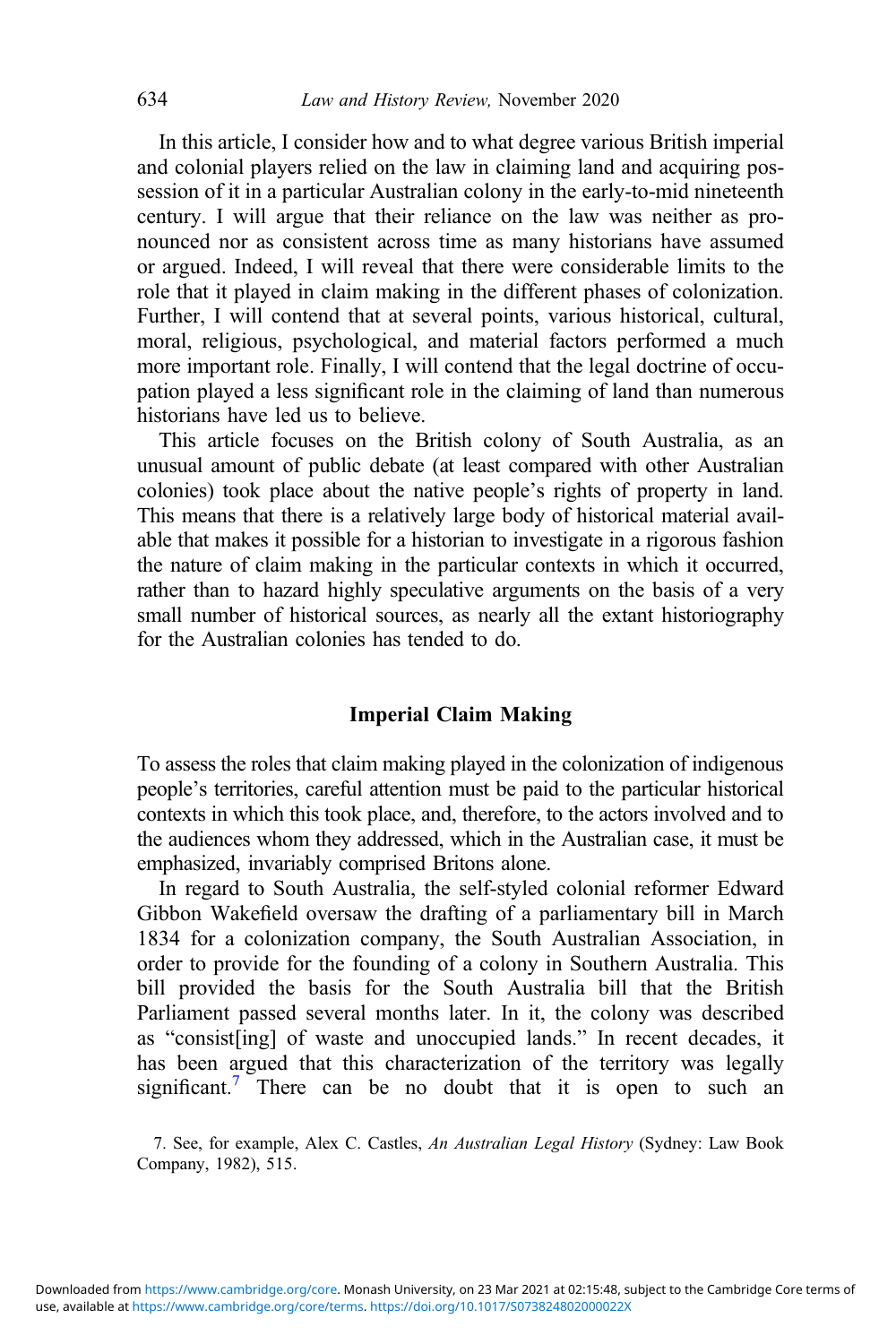interpretation—and soon after the legislation was passed, it began to be cast in this light by various parties—and yet there are several grounds for doubting that the South Australian Association had a legal purpose in mind in using the terms "waste" and "occupied" at the point the bill was drafted.<sup>8</sup>

At that time, the association had little if any reason to be concerned with any legal matters about title to land. For nearly 50 years, the British crown had been proceeding in the various Australian colonies on the basis that it was the only owner of land, and there were no parties in Britain, let alone in the government or Parliament, who had seriously contested its authority in this regard. Given this, the reasons for the association's representation of Southern Australia as *waste* and *unoccupied* must be sought elsewhere.<sup>9</sup>

This way of figuring the land in question was undoubtedly familiar to the association's principal figures. Waste was a term that had powerful associations in English culture. In the twelfth century it referred to land that was unoccupied, or at least occupied only by a few people, but also to land that was uncultivated and therefore regarded as unused; and by the fifteenth and sixteenth centuries, the use of land was increasingly conceived in terms of improvement, and land deemed to be unutilized or underutilized was characterized as waste as well as *idle* and *desert*. There can be little doubt that this was the way people such as Wakefield saw the lands of North America. This conception of the lands of indigenous peoples was also familiar to the members of the South Australian Association because the British were heirs to an ancient strand of philosophical thought that associated the development of property rights with a society's progress through particular stages of civilization. Therefore, it was believed that peoples who lived in the wilds had never learned to cultivate the land and therefore had never established rights in it. This connection between agriculture and property had deepened in the seventeenth century, as English philosophers such as John Locke articulated it, and still further in the eighteenth century, as Scottish philosophers such as Adam Ferguson developed a stadial theory of history that held that hunters

<sup>8.</sup> South Australian Bill, March 1834, British Parliamentary Papers, 1841, Paper no. 394, Second Report from the Select Committee in South Australia, Appendix, 26; and British Parliamentary Papers, 1841, Paper no. 391, Report of the Select Committee on South Australia, 210.

<sup>9.</sup> John Lefevre to George Groot, April 15, 1834, British Parliamentary Papers, 1841, Paper no. 394, Appendix, 37-38; Lefevre to William Whitmore, June 17, 1834, British Parliamentary Papers, 1841, Paper no. 394, Appendix, 39; The Times, July 2, 1834, 4; and Lefevre to Whitmore July 12, 1834, British Parliamentary Papers, 1841, Paper no. 394, Appendix, 43–44.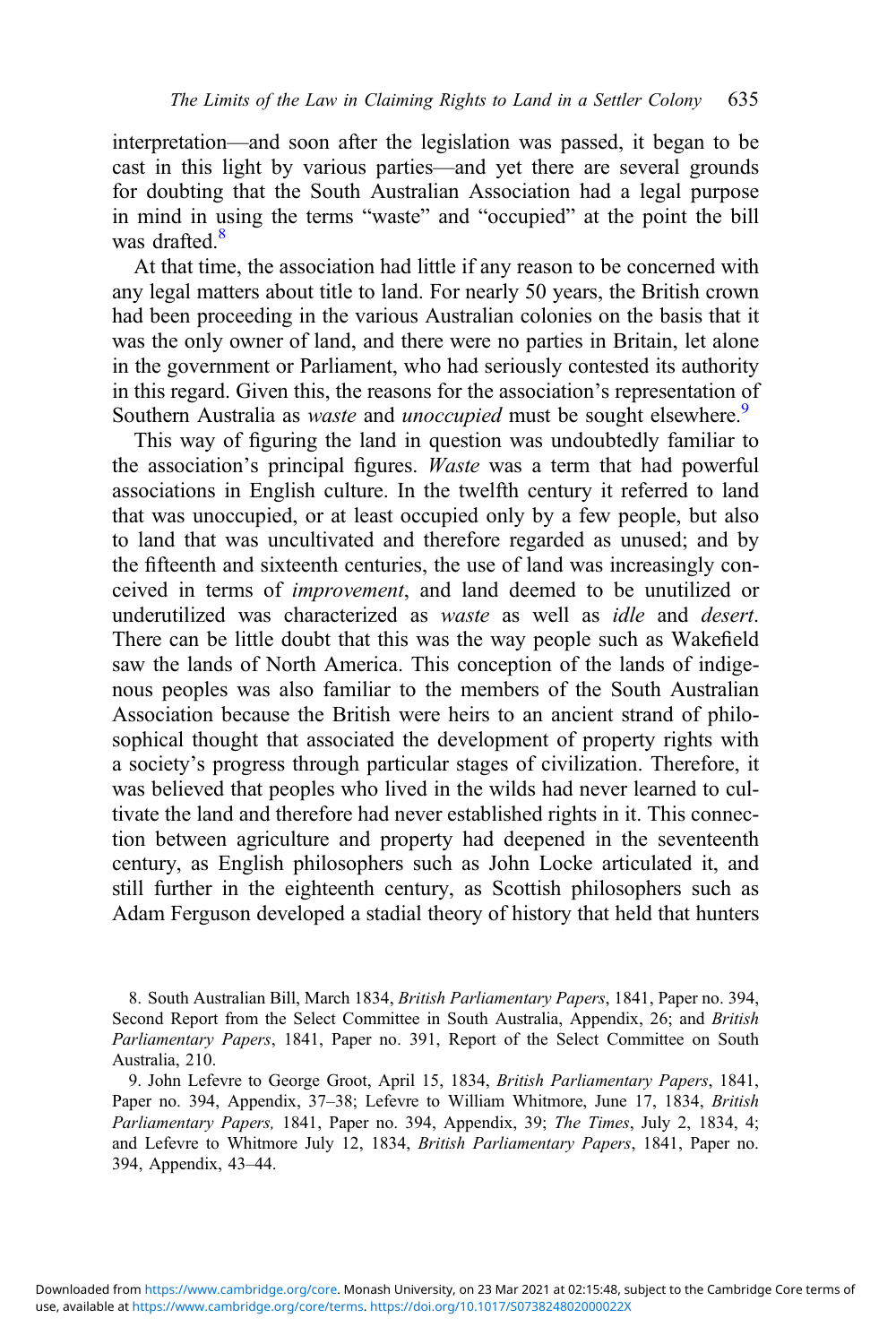and gatherers had only a rudimentary notion of property because they merely wandered over the land rather than cultivating it. $10$ 

The reason that the lands were thought of as unoccupied is that it was apparent that the association's members believed that the lands in Australia were thinly inhabited and that its inhabitants had made no improvements to the land because they did not cultivate it. Those responsible for drafting the association's bill probably had both of these meanings of unoccupied in mind. It is possible that they had a legal purpose in mind in using this term. In Roman law, at least as it had come to be interpreted by later commentators, land that was deemed to belong to no one was susceptible of being acquired by someone else, a mode of acquisition known as occupation; and in well-known works on the law of nations, such as Emmerich de Vattel's *Le Droit des Gens* (which appeared in a new English edition in 1834), cultivation of land was invoked as a means of assessing whether or not land was held to be "occupied" in such a way as to prevent newcomers from appropriating it. Yet, there is no contemporary evidence to suggest that this is the reason why the drafters of the South Australia bill used the term *unoccupied*.<sup>11</sup>

Instead, it seems that the association used the terms unoccupied and waste because this served its *political* purpose. At this point in time, it was engaged in a campaign to persuade a reluctant government to allow it to proceed with its plan. The association largely sought to perform this work by arguing that colonization was in the best interests of Britain and that the area they had chosen was suitable for this purpose. Almost certainly, it was this task that dictated its references to waste and to the land being unoccupied. This is evidenced by several contemporary sources. First, in the bill drafted for the association, the phrase waste and unoccupied appears in its preamble—that is, the introductory statement whose tasks were to explain why the proposed enactment was desirable and to set forth the objects of the proposed legislation—rather than in any substantive part of it; furthermore, this phrase appears in a passage that merely sought

10. Edward Gibbon Wakefield, England and America (London: R. Bentley, 1833), 2: 118–22, 123–25, 147, 149, 151, 155, 171, 175, 199, 215, 242, 316; George Poulett Scrope, Principles of Political Economy, Induced from the Natural Laws of Social Welfare, and Applied to the Present State of Britain (London: Longman, 1833), 18–19; John C. Weaver, "Concepts of Economic Improvement and the Social Construction of Property Rights: Highlights from the English Speaking World," in Despotic Dominion: Property Rights in British Settler Societies, ed John A. McLaren, A.R. Buck, and Nancy E. Wright (Vancouver: UBC Press, 2005): 80; Banner, How the Indians Lost their Land, 35–36; and Fitzmaurice, Sovereignty, Property and Empire, 114–22, 149–66.

11. Emmerich de Vattel, The Law of Nations or the Principles of the Law of Nature Applied to the Conduct and Affairs of Nations and Sovereigns: A New Edition by Joseph Chitty (London: S. Sweet, 1834), 100.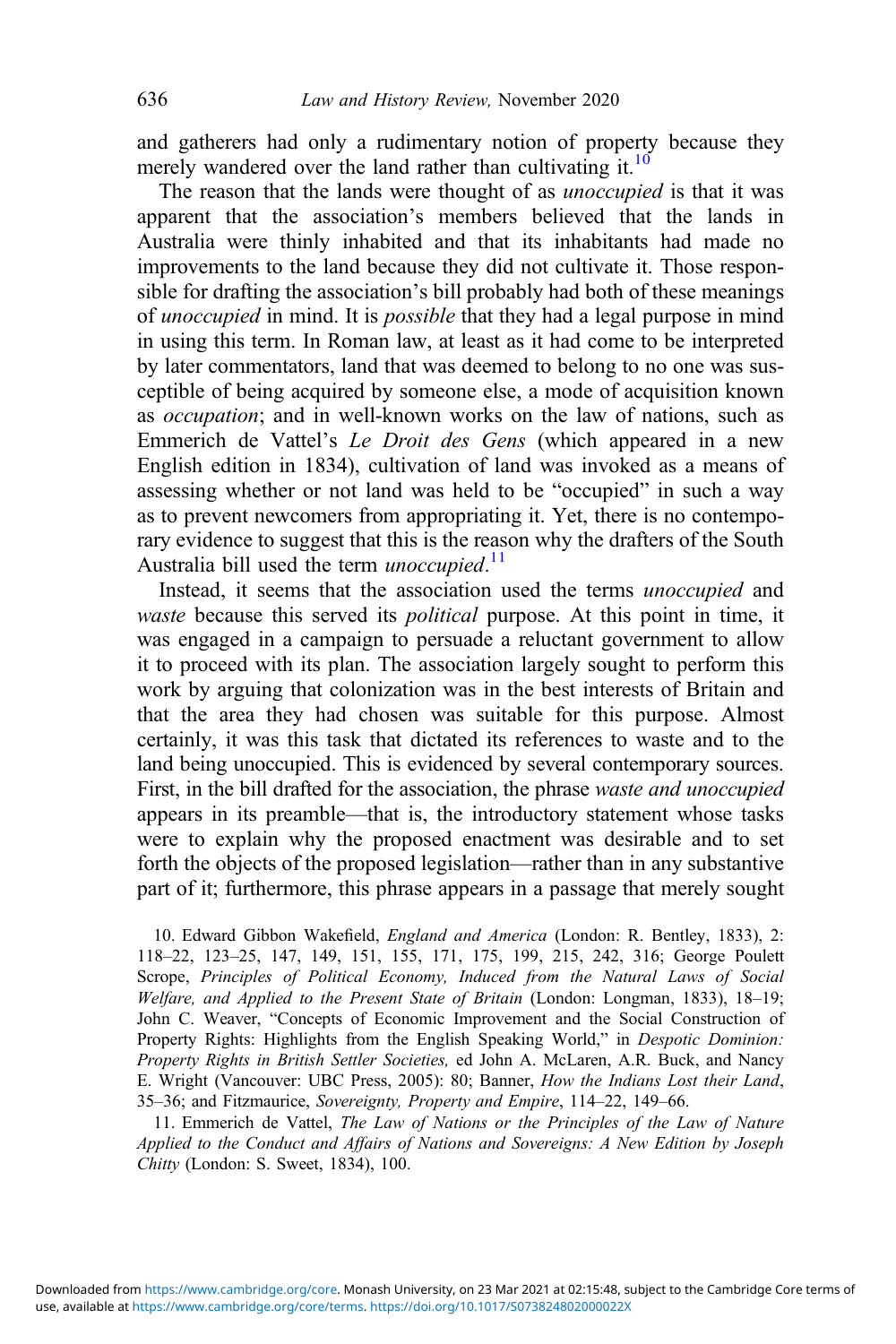to cast this part of Australia as "fit for the purposes of colonisation" and another passage that asserted that British subjects were to be employed "in reclaiming the waste lands ... and bringing them into a state of productive cultivation," and in the end, these references were considered to be relatively unimportant to the bill's meaning such that they were omitted by the association before it submitted its bill to Parliament. Second, in speeches that members of the association made at a public meeting called in June 1834 to put pressure on the government to introduce its bill to Parliament, they again used the concepts of *waste* and *unoccupied* in order to advance their case that colonization was a good in itself. For example, one of the association's principal figures, William Whitmore, asserted: "All that is wanting is a population, intelligent, active, and industrious. If such is the case—if such means of improvement are alone wanting, and we can boast a superabundance of those means—why should we not supply them, and make that a smiling and a happy land, which is now almost a desert, where hardly an occupant is to be seen, or if seen, in no way advanced in civilisation—almost indeed in a savage state," while one of the Association's members, the political economist and Whig parliamentarian Poulett Scrope asserted: "In America, North and South, in Asia, in New South Wales, nay even in Europe, there are millions of acres of the richest land still in a state of waste, but wanting only to be cultivated by man," and asked "Can any one refuse to believe that it is the intention and the will of that beneficent Creator, that man, his last and noblest work, should proceed to occupy, cultivate, and people these wastes, and develop their hitherto neglected productiveness? Has he not expressly commanded us to 'increase and multiply, and replenish the earth, and subdue it'?"<sup>12</sup>

In few of the instances I have mentioned did the members of the association make reference to the native inhabitants of Southern Australia. There can be little doubt, however, that they realized that the local people could be regarded as the owners of the land that they were seeking to colonize. In the course of (brief) parliamentary debates about the bill, a remark by an MP that drew attention to the fact that the preamble of the bill declared that "it was intended to occupy waste and unoccupied lands" provoked a nervous laugh by one of the association's principal figures, Robert Torrens, which betrayed an awareness of the fact that the land in question was in fact already occupied by another people. Yet, there is no

12. South Australian Bill, March 1834, British Parliamentary Papers, 1841, Paper no. 394, Second Report from the Select Committee in South Australia, Appendix, 26; Act 4 and 5 William IV, Cap. 95; Morning Chronicle, July 1, 1834, 2; and Douglas Pike, Paradise of Dissent: South Australia 1829–1857, 2nd ed (Melbourne: Melbourne University Press, 1967), 68.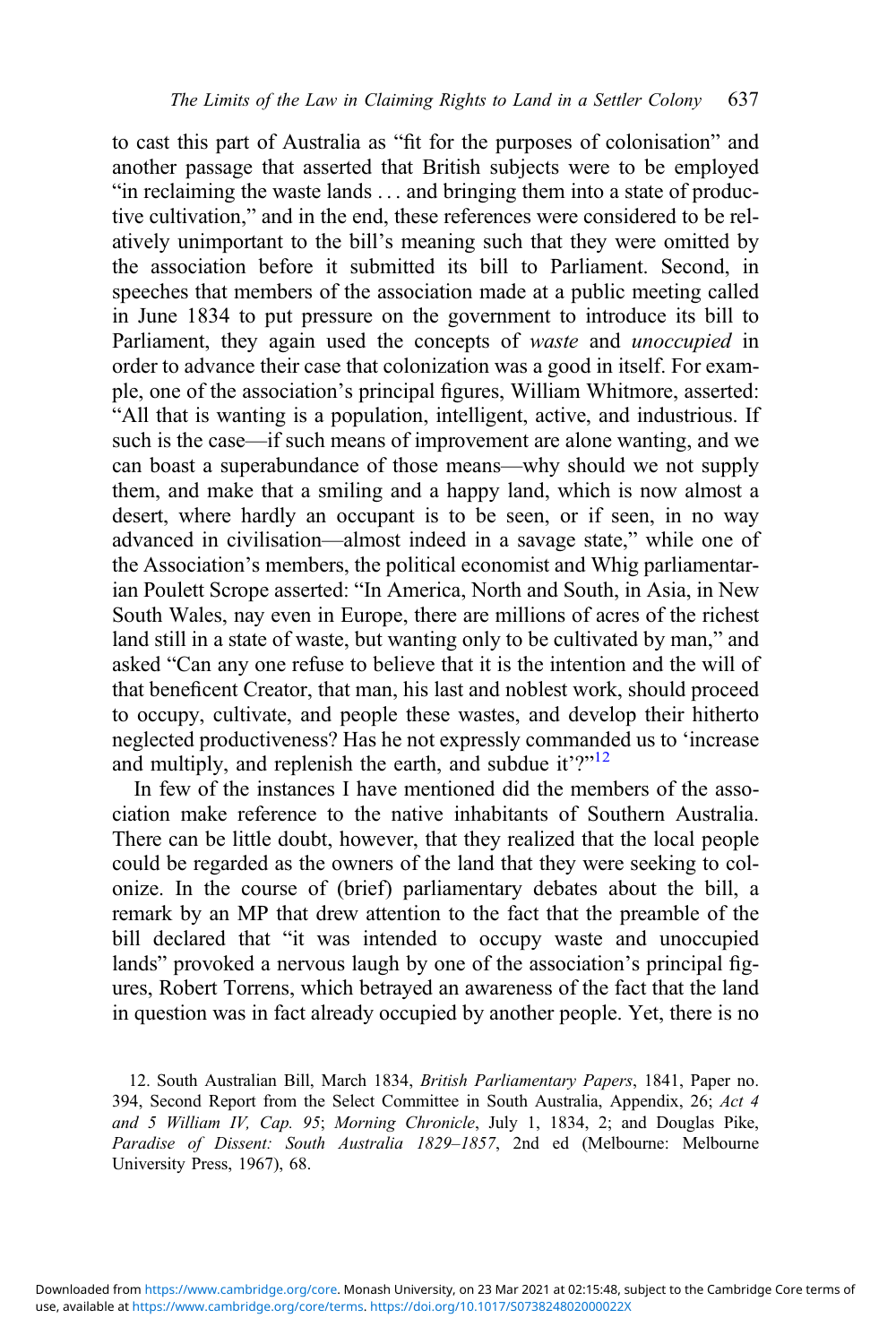reason to suggest that this knowledge led the association's principal players to conclude that they should shore up its claim to land by adopting legal measures. Instead, it seems clear that at this point in time, the association deployed a culturally familiar language of *waste* and *unoccupied*, because this met its purpose of trying to persuade the British government and Parliament that they should approve its plan for a new colony.<sup>13</sup>

Nonetheless, there is no gainsaying the fact that these two terms did have particular legal meanings and that they could be repurposed once the association's needs changed. Eighteen months after the South Australia bill was passed, Robert Torrens became convinced that the body he now headed the South Australian Colonisation Commission, which comprised the principal figures of the South Australia Association and which had become the statutory body responsible for overseeing the new British colony of South Australia—was facing a crisis. In the course of responding to a request by the commission to issue some legal instruments to give effect to the South Australia Act, Sir George Grey, the parliamentary undersecretary for the Colonial Office, had expressed concerns about the place where the boundaries of the new colony were to be set and whether the crown or the commission had the authority to determine them. More to the point, Torrens assumed that Grey was actually raising on behalf of the Colonial Office a much more fundamental question about the Aboriginal people's rights of property in land in the territory. Indeed, he feared that the Colonial Office was positively asserting that the native people had such rights and was demanding that the commission respect them (though it is unlikely this was the case). $14$ 

In this context, the Colonisation Commission assumed that it had to shore up its claim to land by legal means. In doing so, it adopted several strategies, several of which hinged on legal doctrine of occupation. In the first instance, one of the colony's planners, John Brown, was of a mind to invoke the declaration in the South Australia Act's preamble that the land was waste and unoccupied. Realizing that the critical question was "the interpretation of the word 'occupy'," Brown expressed the opinion that the land in question was not occupied "according to any law regulating possession which [was] recognised by civilised people." For his part, Torrens was especially anxious that the commission's plans for the colony

13. British Parliamentary Debates, House of Commons, July 23, 1834, column 431; and John Brown, Diary, January 4, 1836, State Library of South Australia (hereafter SLSA), PRG 1002/2.

14. Sir George Grey to Robert Torrens, December 15, 1835, National Archives of the United Kingdom (hereafter NA), CO 13/3; Torrens to Grey, December [26] 1835, NA, CO 13/3. See my "Returning to the Past: The South Australian Colonisation Commission, the Colonial Office and Aboriginal Title," Journal of Legal History 34 (2013): 62-67.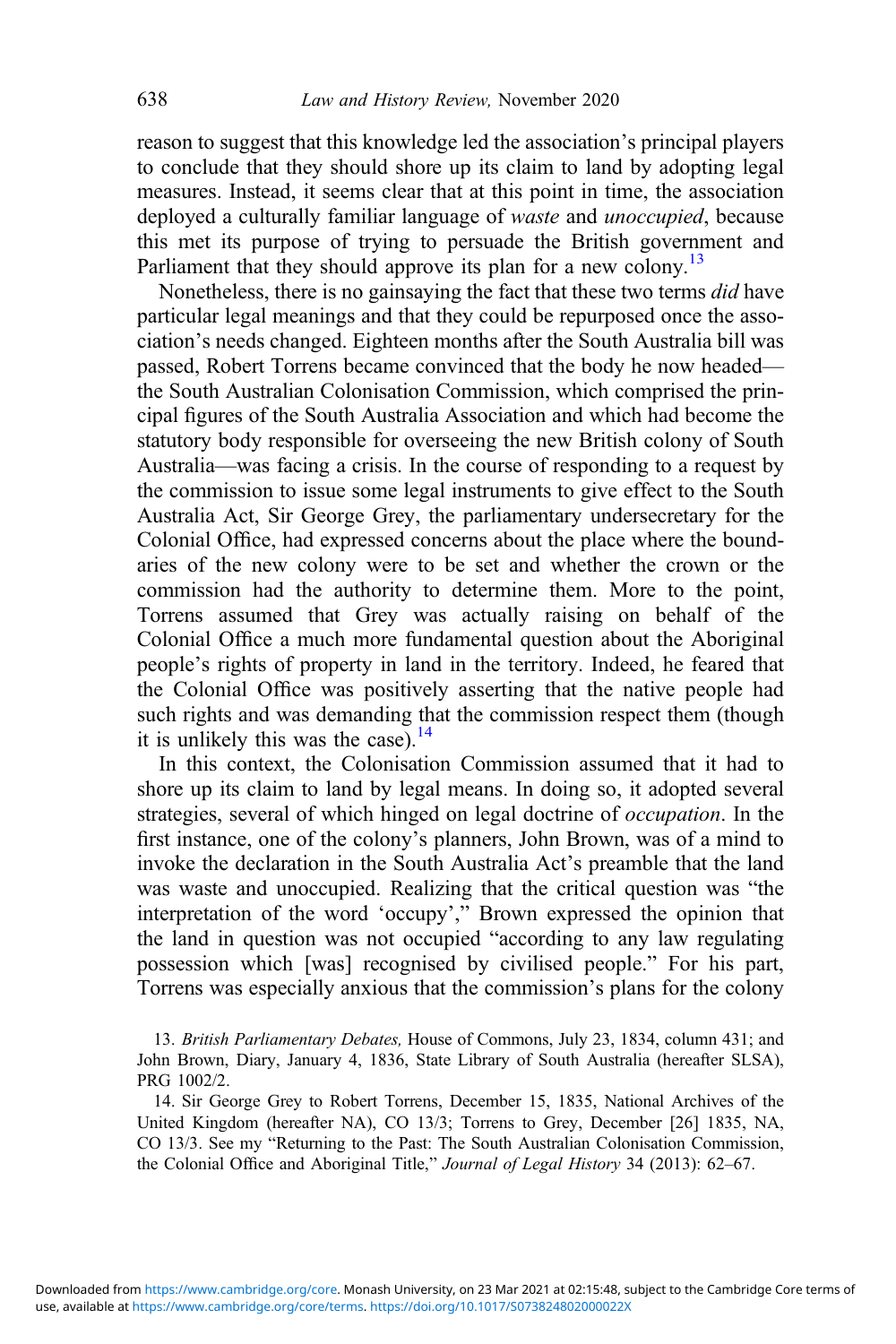would be upended if native rights of property in land were recognized by the British government. Consequently, he ordered that correspondence between the association and the government, the relevant acts of Parliament, and pertinent material about the first Australian colony (New South Wales) be immediately gathered and examined by the commission in order to ascertain the course that the government had previously followed in similar situations.<sup>15</sup>

Once this historical task had been completed, Torrens and the commission proceeded to present their case to the Colonial Office. They deployed legal resources of various kinds in order to ensure that native rights of property in land could not be countenanced by the British government, but the way in which they did this was rather different from what historians in recent years have led us to expect, given that they have argued that the doctrines of *terra nullius* or *occupation* were the primary means by which the British claimed sovereignty or land in the Australian colonies. Torrens argued:

In the colonisation of Australia, it has been invariably assumed as an established fact that the unlocated tribes have not arrived at that stage of social improvement in which a proprietary right to the soil exists. This was assumed as an established fact when New South Wales and Van Diemen's Land and Western Australia were taken possession of; it was assumed as the established fact when the Crown made extensive grants to the Australian and Van Diemen's Land Agricultural Companies and to the first settlers upon Swan River; and it continues to be assumed as the established fact, in all the extensive sales of public lands which are daily taking place in the remote interior of New South Wales where that colony approaches South Australia.

On the face of it, it appears that Torrens was indeed relying here on the doctrine of occupation to advance the association's case. Yet a careful reading of this passage reveals that he was not so much asserting the abstract principle that was embedded in that doctrine as he was advancing a more concrete claim that the government had long acted on the basis of this doctrine and was continuing to do so. $16$  In other words, Torrens's principal contention here rested on a claim about the government's administrative practice, or at most a claim that rested on the doctrine of prescription, rather than on the doctrine of *occupation*.<sup>17</sup>

Nevertheless, it is clear that Torrens also sought to arm the Colonisation Commission by offering to provide the government with particular undertakings that did rely on the doctrine of occupation. First, it promised the

- 15. Brown, Diary, December 16 and 17, 1835.
- 16. This claim was actually spurious.
- 17. Torrens to Grey, December [26] 1835.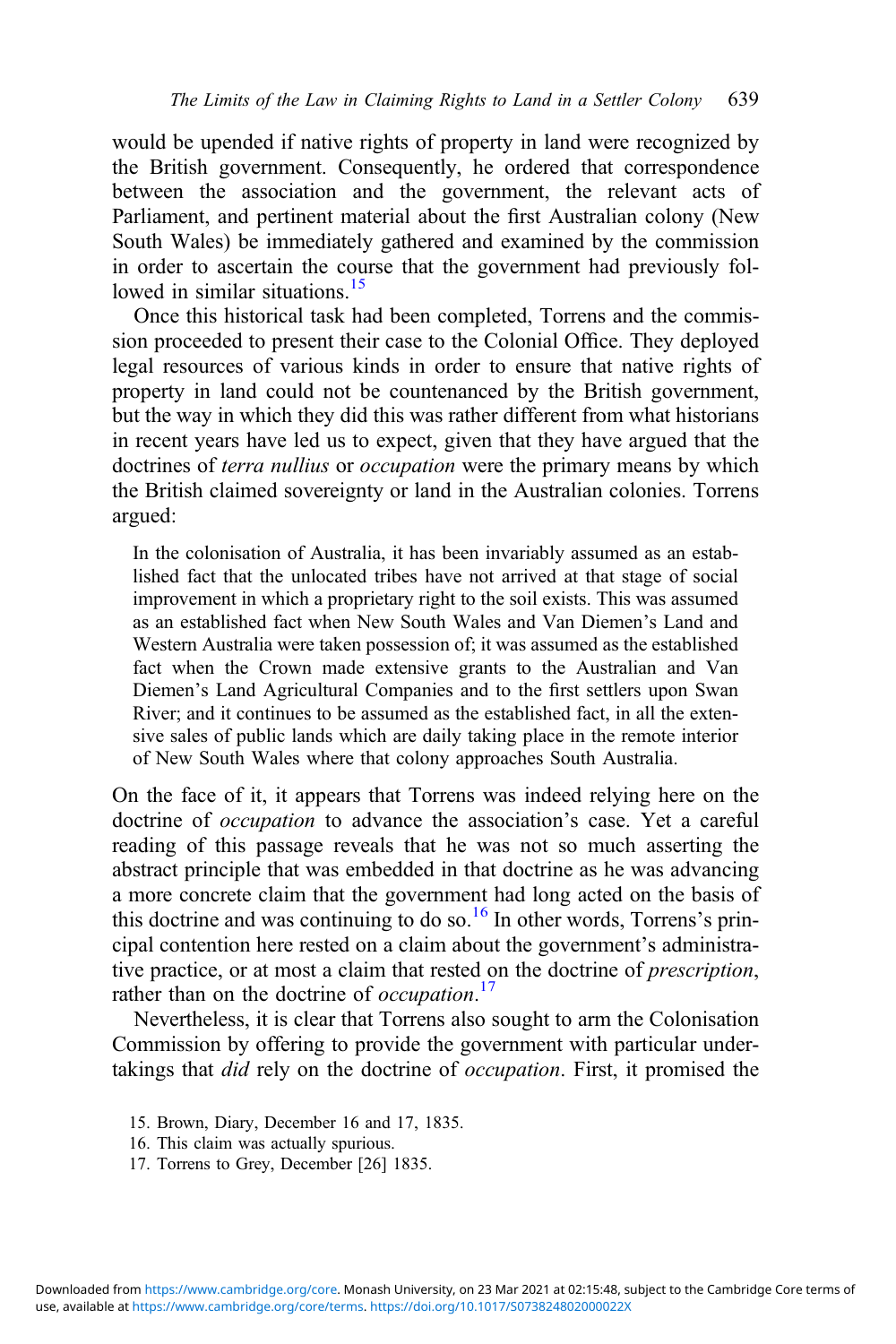Colonial Office that it would issue instructions to the land commissioners in the colony that they were not to survey or sell land in any district in which "the Aborigines *may* be found occupying, or enjoying, or possessing, any right of property in the soil." Torrens and his fellow commissioners chose these words very carefully: they held that no native people occupied, enjoyed, or possessed the land in a manner that could affect the interests of a third party, and therefore they believed that the natives would never be found to have title to the land. This is evident in a remark that Torrens made several months later: "It will be the duty of the protector of the aborigines, as I understand, to see that no land which the aborigines really have in possession or enjoyment (*I believe they have none*) shall be taken for settlement." Second, the commission offered to guarantee its undertaking to protect the native people's rights of property in land by inserting into the draft of the letters patent for the colony a provision "reserving the right of the Aboriginal natives to any lands that may now be in [their] *actual* occupation or enjoyment." Third, the commission drafted a bill to amend the South Australia Act, in which it worded the sections regarding the rights in land that the native people might have in the same way as the proviso it drafted for the letters patent. Fourth, it sought to protect its enterprise against any encroachments by the government-appointed protector of Aborigines by secretly passing an order that declared that *all* the lands in the colony would be open for public sale (although section 6 of the South Australia Act had already bestowed this authority on the commission). Finally, several months later, the commission issued instructions to the resident commissioner in the colony that seemed to acknowledge that the Aboriginal people had rights of property in land but included the same caveats as the letters patent.<sup>18</sup>

It can be argued that these measures provided the Colonisation Commission with a powerful weapon for upholding its claim to land. Certainly, historians have been inclined to argue that the legal doctrine that underpinned these measures played a crucial role in determining the way that the native people's interests in land were treated. Yet, there is very little reason to conclude that these measures played a decisive role

18. Torrens to Grey, December [26] 1835, my emphases; Draft of Letters Patent, NA, CO 13/3; Torrens to Grey, January 16, 1836, NA, CO 13/5; Draft of a Bill to Amend an Act to empower His Majesty to erect South Australia into a British Province or provinces, and to provide for the Colonisation and Government thereof, NA, CO 13/5; British Parliamentary Papers, 1836, Paper no. 512, Report of the Select Committee on the Disposal of Lands in the British Colonies, 130, my emphases; and Second Letter of Instructions by the South Australian Colonisation Commission to James Hurtle Fisher, Resident Commissioner in South Australia, 8 October 1836, British Parliamentary Papers, 1837–38, Paper no. 97, Second Annual Report of the Colonisation Commissioners of South Australia, 16.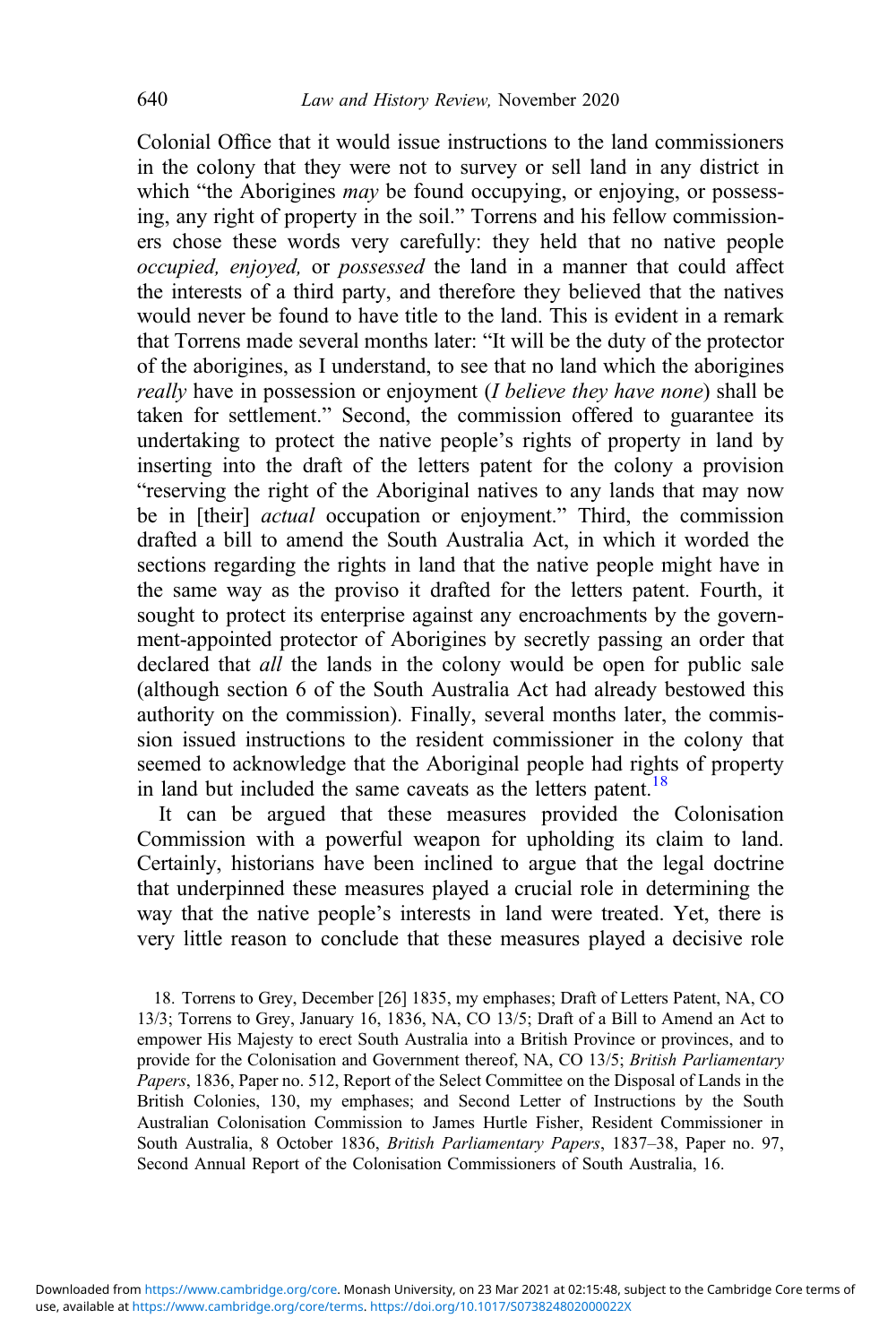in the fact that the lands of South Australia were treated as though they were empty of possession. This is so for at least three reasons.

It is apparent that the principal figures in the Colonial Office at this time— Lord Glenelg (the colonial secretary), Sir George Grey (the parliamentary under-secretary), and James Stephen (the permanent under-secretary) were sympathetic to the concerns that Christian humanitarians had just begun to express about the deleterious impact of British colonization on indigenous peoples in the empire, including those in its Australian colonies. But there is little if any evidence to suggest that these men believed that the Aboriginal people in Southern Australia had any more rights in land than the commission did, or that they wished to implement protective measures of a kind that differed from those proposed by the commission. At the end of negotiations that it conducted with the Colonisation Commission in the winter of 1835–36, the Colonial Office approved the colonization of Southern Australia without seeking any guarantee that the Aboriginal people's rights in land would be respected. Moreover, in the official instructions it drew up for the governor of the colony several months later, it did no more than state that he was to "take care to protect [the native inhabitants] in their persons and in the free enjoyment of their possessions." As the historian Mark Hickford has noted, the Colonial Office's principal figures often used formulaic phrases such as the one to which I have just drawn attention, but, however useful they were in conducting political negotiations with organizations such as the Colonisation Commission, they furnished no clear detail about what should be done in a particular colony, let alone in any strict legal sense. $19$ 

Furthermore, it is apparent that the stance that the Colonial Office adopted toward native title in any colony was determined not so much by the way in which its principal figures conceived of rights of property in land but rather by their highly practical consideration of a colony's affairs. This was profoundly influenced by their perceptions of the relationships of power that were at play between the British Empire and Indigenous people as well as between the principal British parties. As far as the Colonial Office was concerned, there was no point in trying to maintain that Indigenous peoples had rights in land in circumstances in

19. Votes and Proceedings recording Thomas Fowell Buxton's motion, House of Commons, July 2, 1834, Sir Thomas Fowell Buxton Papers, Weston Library, Oxford University, MSS. Brit. Emp. S. 444, Micr. Brit. Emp. 17, vol. 12; Thomas Spring Rice to Sir Richard Bourke, August 1, 1834, Historical Records of Australia, series 1, vol. 17, 491–92; Grey to Torrens, January 21, 1836, NA, CO 396/1; Instructions to Governor John Hindmarsh, July 12, 1836, NA, CO 381/6, my emphasis; and Mark Hickford, "Making 'Territorial Rights of the Natives': Britain and New Zealand, 1830-1847" (PhD diss., Oxford University, 1999), v–vi, 16, 74, 122, 162, 229–30.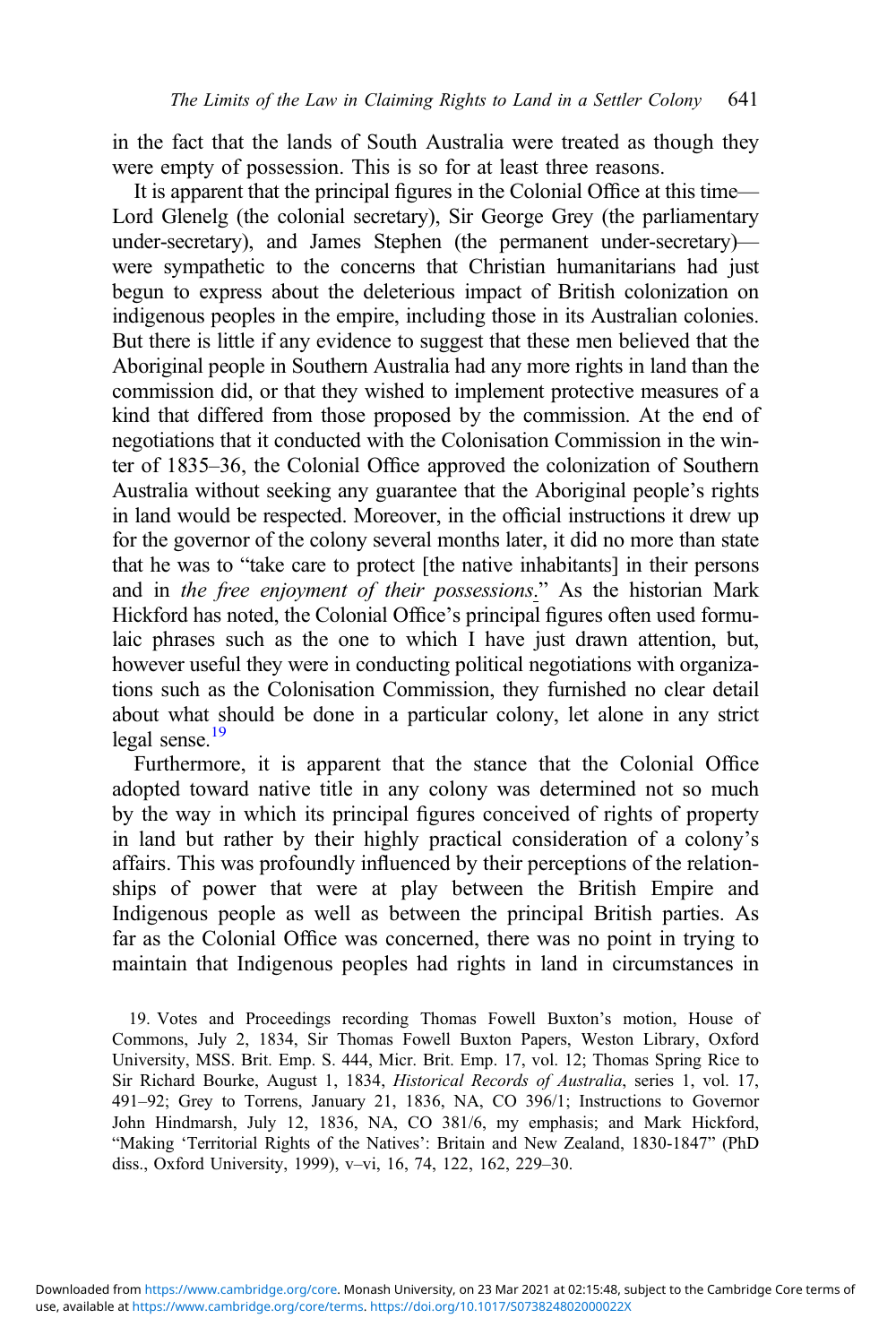which the British government lacked the power to uphold those rights. "In the remote part of the vast regions comprised within the range of the Australian colonies the power of the law is unavoidably feeble, when opposed by the predominant inclinations of any large body of the people," Stephen remarked in October 1836. "In such a country unpopular regulations, unless supported by a force either of police or soldiery irresistible and overwhelming, must become little more than a dead letter."<sup>20</sup>

Just as importantly, once a property regime had been established in the Australian colonies on the basis that the British crown was the only source of title to land, it became very difficult to advance a claim for the Aboriginal people's rights in that land. In repudiating a treaty (which was really a land purchase deed) that adventurers from Van Diemen's Land (later Tasmania) had made with the Kulin people in the Port Phillip District of New South Wales in 1835, Colonial Secretary Glenelg maintained that the crown "would subvert the foundation on which all proprietary rights in New South Wales at present rest[ed], and defeat a large part of the most important regulations of the local government" if it were to allow that the Aboriginal people had the right to alienate land to Europeans. Christian humanitarians were of much the same view. However much they held that it was unjust that the Aboriginal people's claims as both sovereigns and the proprietors of the land had been utterly disregarded by the British crown, they believed that there was no reason to suppose that anything would be gained by trying to uphold either native sovereignty or their rights in land. In short, what Stuart Banner has called "path dependency" played a crucial role in determining how native interests in land were treated in any settler colony.<sup>21</sup>

In summary, by the time colonization had begun in Southern Australia, the die was largely cast as to how native rights of property in land would be treated.

### Planting the Colony

Once the South Australia Colonisation Commission began to plant its colony, the arena in which claims in regard to land were constructed and contested largely shifted from the imperial metropole to the colonial periphery and the roles that claim making was called upon to play began to change.

20. James Stephen to South Australia Colonisation Commissioners, October 27, 1836, NA, CO 396/1.

21. Lord Glenelg to Governor Richard Bourke, April 13, 1836, CO, 201/47; British Parliamentary Papers, 1837, Paper no. 425, Report from the Select Committee on Aborigines [British Settlements] with the Minutes of Evidence, 82–83; Stuart Banner, Possessing the Pacific: Land, Settlers and Indigenous People from Australia to Alaska (Cambridge, MA: Harvard University Press, 2007), 45–46, 318.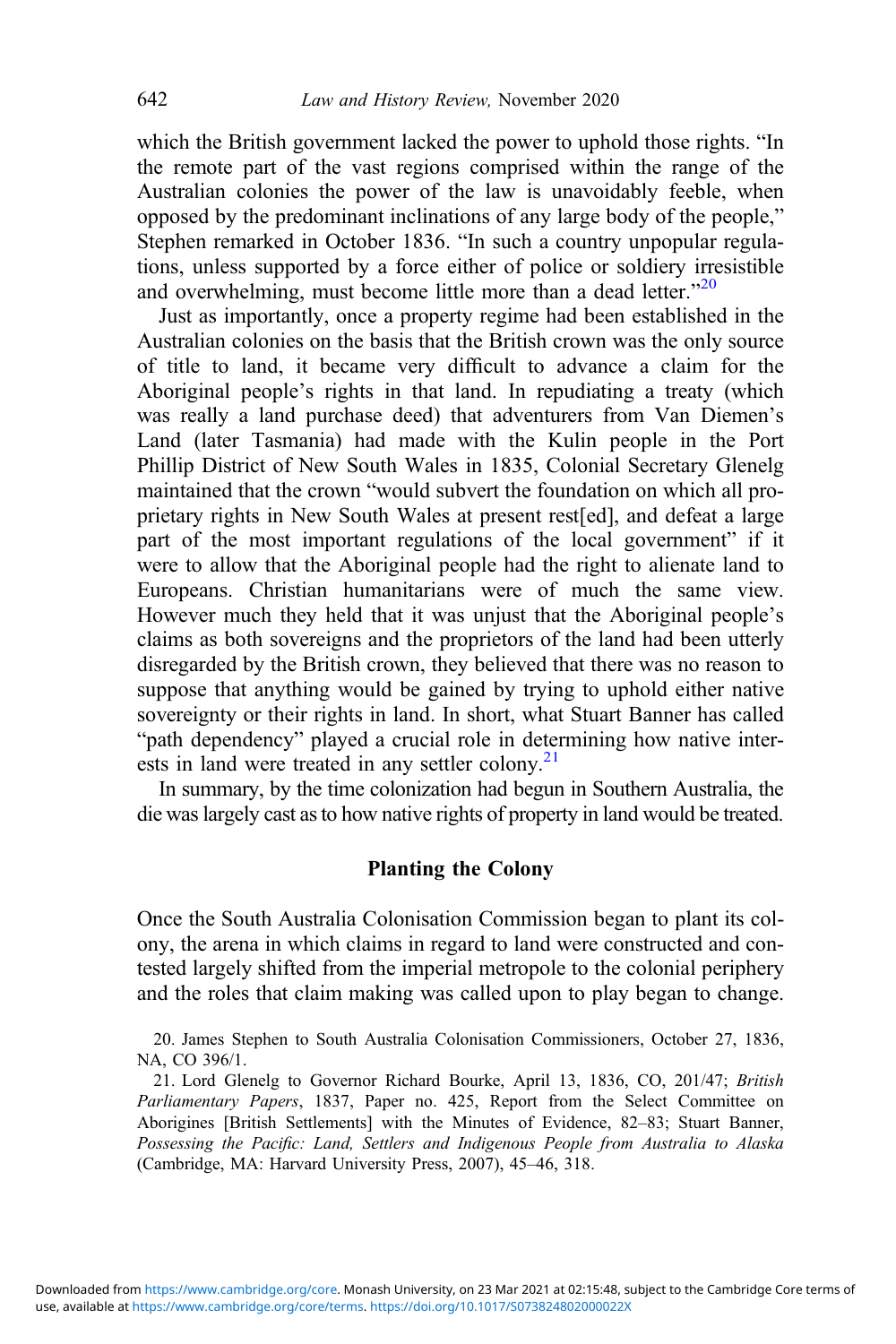As the South Australia Association's settlers started to encounter native people, they came face to face with the discomforting fact that the local people regarded themselves as the owners of the land and that they were dispossessing them of it without their consent. In these circumstances, claiming the right of possession began to acquire a vital psychological purpose for the settlers. For example, John Brown, who had become the colony's official emigration agent, found it necessary to insist, in a private letter he wrote to Edward Gibbon Wakefield shortly after his arrival in the colony, that "as to the idea of any right to the land, or any feeling that we are trespassers,  $I$  am sure that [the natives] think nothing about it." We should be sceptical of Brown's claim of certitude here; indeed, it suggests the contrary. Certainly, other settlers, as will be discussed, found it difficult to turn a blind eye to the fact that they were dispossessing the Aboriginal people of their birthright. $^{22}$ 

At the same time, the Colonisation Commission redoubled its efforts to ensure that its claims to land were secure. For example, it adopted measures to prevent the protector of aborigines from acting in any way that could subvert its title to land. After postponing his appointment for several months, it instructed the protector that the natives could only be treated as the holders of title in land if they were found to use the land in accordance with the legal doctrine of *occupation*. Thus, the Colonial Secretary of South Australia, Robert Gouger, told the Acting Protector, William Wyatt, in August 1837 that he was to protect the Aboriginal people "in the undisturbed enjoyment of their proprietary rights to such lands as may be *occupied* by them in any especial manner" and Gouger made it clear that this meant whether or not they were "in the practice of making use of land for cultivation of any kind, or if they have a fixed residence on any particular spot."<sup>23</sup>

It soon became apparent that the Colonisation Commission's concerns in regard to the role that a protector of Aborigines might play in protecting native rights in land—and thus undermining the Commission's claims of possession—were not altogether misplaced. In May 1838, Wyatt called upon the governor of the colony, John Hindmarsh, to protect the rights of the Aboriginal people by reserving some land for their use before a particular area was thrown open for selection by settlers. Yet the legal authority in regard to the sale of land that the Colonisation Commissioners had secured for itself vis-à-vis the British crown ensured that this measure

<sup>22.</sup> Brown to Edward Gibbon Wakefield, February 13, 1837, John Brown Papers, SLSA, PRG 1002/1, my emphasis.

<sup>23.</sup> Colonial Secretary's Office, Official Instructions to William Wyatt, August 11, 1837, South Australian Gazette and Colonial Register, August 12, 1837, 1.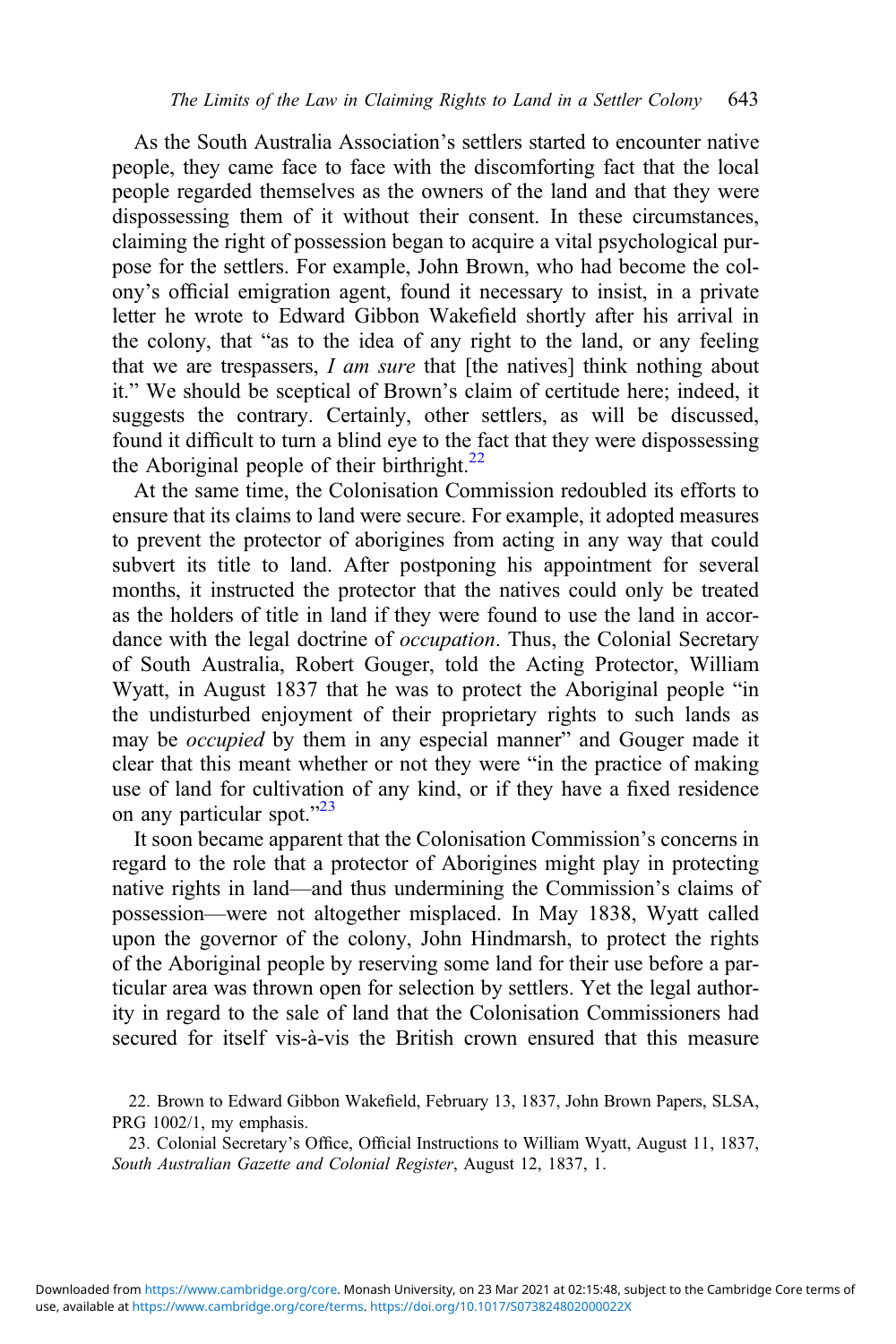could not be adopted. Consequently, Hindmarsh had to direct Wyatt to apply to the Resident Commissioner, James Fisher, and he ruled that the South Australia Act admitted no reservations of land of any kind.<sup>24</sup>

Nevertheless, the fact that the Colonisation Commission had legal powers of this kind did not, at the very least, prevent questions from being raised about its rights to land vis-à-vis those of the native people. In this instance, Wyatt proceeded to gain the support of an Aborigines committee (which had been established by the governor in March 1838 to provide advice to the protector of the Aborigines) in order to draw Hindmarsh's attention to the fact that the Colonisation Commission had failed to provide its resident commissioner with any instructions to reserve land for Aboriginal use. $25$ 

What happened next suggests that many settlers were sorely troubled about the way in which the Aboriginal people's interests in land were being trampled upon, and that this raised doubts in their minds about the legitimacy of the enterprise in which they were engaged, and, therefore, questions about *rights* or more strictly about what was *right*. The matter that Wyatt had put before the Aborigines Committee was taken up by the author of a pseudonymous letter to the editor of one of the local newspapers, the Southern Australian. O.T.R., who was probably a member of the Aborigines Committee, took at face value the instructions that the Colonisation Commission had issued its resident commissioner in regard to the natives and land, which were the same as those that the commission had inserted in the letters patent. As a result, he argued that they seemed to recognise "a moral if not a legal right of the natives to the land we now occupy." Moreover, O.T.R. contended that all the lands in the colony that had been surveyed and sold to settlers were actually occupied by the Aboriginal people in the strict legal sense of that word. "[I]ndeed," he remarked, "the more intelligent part of the natives themselves have often asserted that the land for instance upon which Adelaide [the colony's principal settlement] is situate, belongs to the 'black fellow'." O.T.R. was in no doubt as to how the Aborigines Committee would conclude its discussion of the subject at its next meeting. "[T]he decision will be that the natives of the province have an indefeasible right to the soil."<sup>26</sup>

25. Wyatt to Strangways, June 11, 1838, SRSA, GRG 24/1/1838; Southern Australian, June 2, 1838, 3; and Letter to the Editor, Southern Australian, June 16, 1838, 4.

26. Letter to the Editor, Southern Australian, June 16, 1838, 4, emphasis in original.

<sup>24.</sup> South Australian Gazette and Colonial Register, March 17, 1838, 2; William Wyatt to T.B. Strangways, May 15, 1838, State Records of South Australia (hereafter SRSA), GRG 35/211, vol. 1; and Wyatt, Letter to the Editor, South Australian Gazette and Colonial Register, May 18, 1839, 2.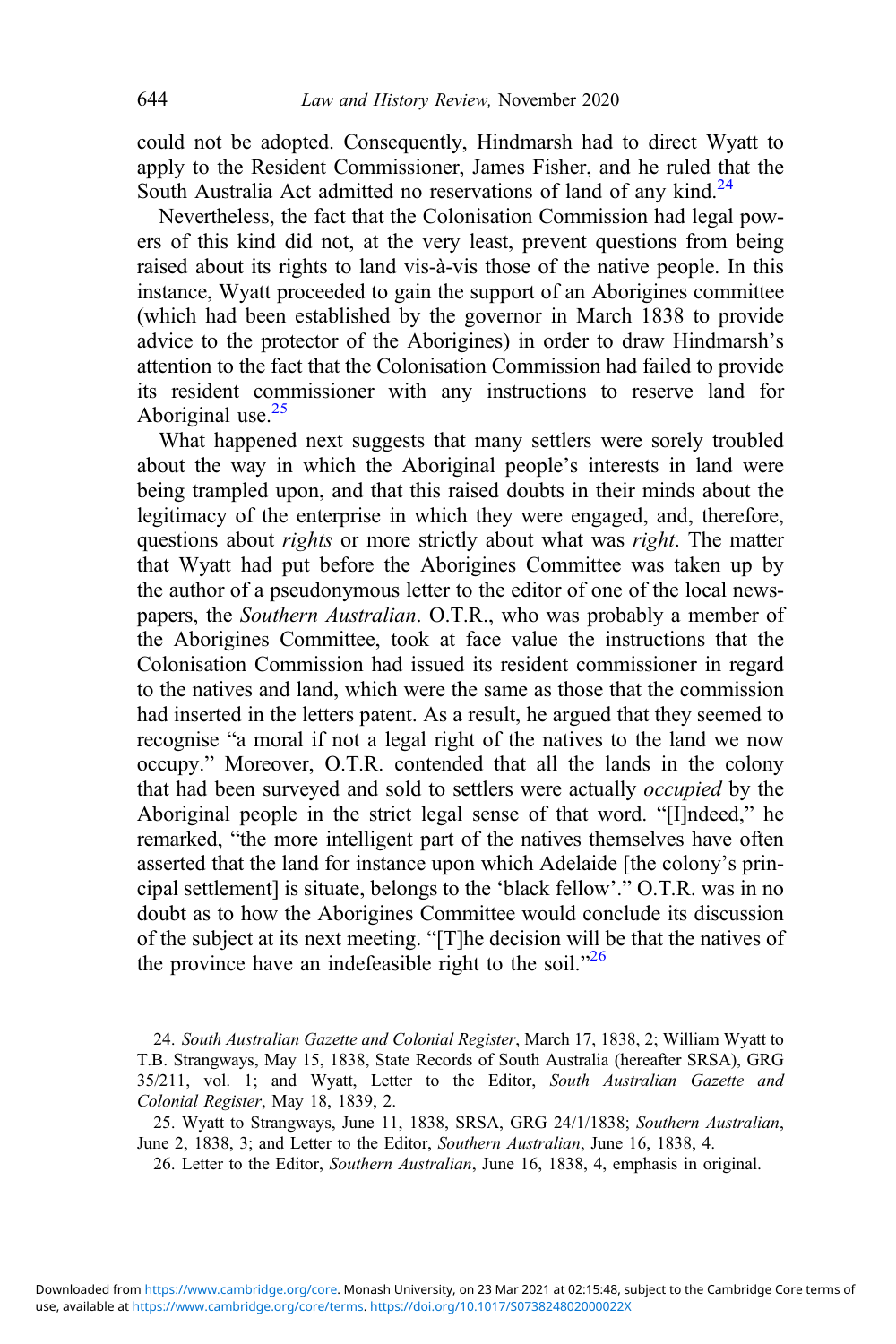Yet O.T.R. did not call for these rights to be upheld. Rather, he urged the adoption of the same kind of measures that Christian humanitarians in Britain had been recommending, stating: "we must, by every means in our power, and at any expense to ourselves, promote their welfare, support them by a regular supply of the necessaries of life, and ... mak[e] a zealous and well considered attempt to educate their young [and so] lay the foundation of principles of morality and civilisation among the rising generation." The Aborigines Committee had couched its work in the very same terms: "the natives have ... a moral right or interests in the soil as fairly entitles them to and justifies this committee in recommending a sufficient provision being made for their maintenance and support."<sup>27</sup>

How are we best to understand the manner in which people such as O.T. R. spoke of native rights? Many historians have been inclined to assume that this "rights talk" was of the same kind as that of recent times. Yet it is more likely that the members of the Aborigines Committee used the notion of rights primarily in the objective sense of something being rightfully done, and therefore a standard for conduct, rather than in the subjective sense of someone having a right to something, which amounts to a right as a kind of personal possession. Christian humanitarians at this time held that the natives had rights that humans held in a state of nature, and, therefore, they argued that this entitled the natives to some kind of consideration as legal subjects; however, these rights were not the same as the rights of a citizen. Those rights rested upon someone's participation in civil society and could only be claimed by those who were deemed to have moral autonomy, which required both the capacity to reason and to decide matters for oneself. In this schema, those such as children, slaves, women, and native people were not regarded as fully autonomous beings, because it was widely believed that they lacked those capacities, which meant that someone else had to act on their behalf. The British and Foreign Aborigines' Protection Society had asserted this very principle at its founding in 1837: "[This organisation] is established as the protector of those who have no power to protect themselves." Consequently, Christian humanitarians were more inclined to talk about the moral duties of Britons towards the natives rather than about the legal rights of the latter. For his part, O.T.R. insisted: "No Act of Parliament, by establishing this colony as a British province, can take away the weight of obligation which rests upon us as colonists."<sup>28</sup>

28. Aborigines Protection Society, Report of the Parliamentary Select Committee on Aboriginal Tribes (London: William Ball, 1837), x; Letter to the Editor, Southern

<sup>27.</sup> William Nation, Secretary, Aborigines Committee, to James Fisher, June 11, 1838, SRSA, GRG 35/211/1; Letter to the Editor, Southern Australian, June 16, 1838, 4.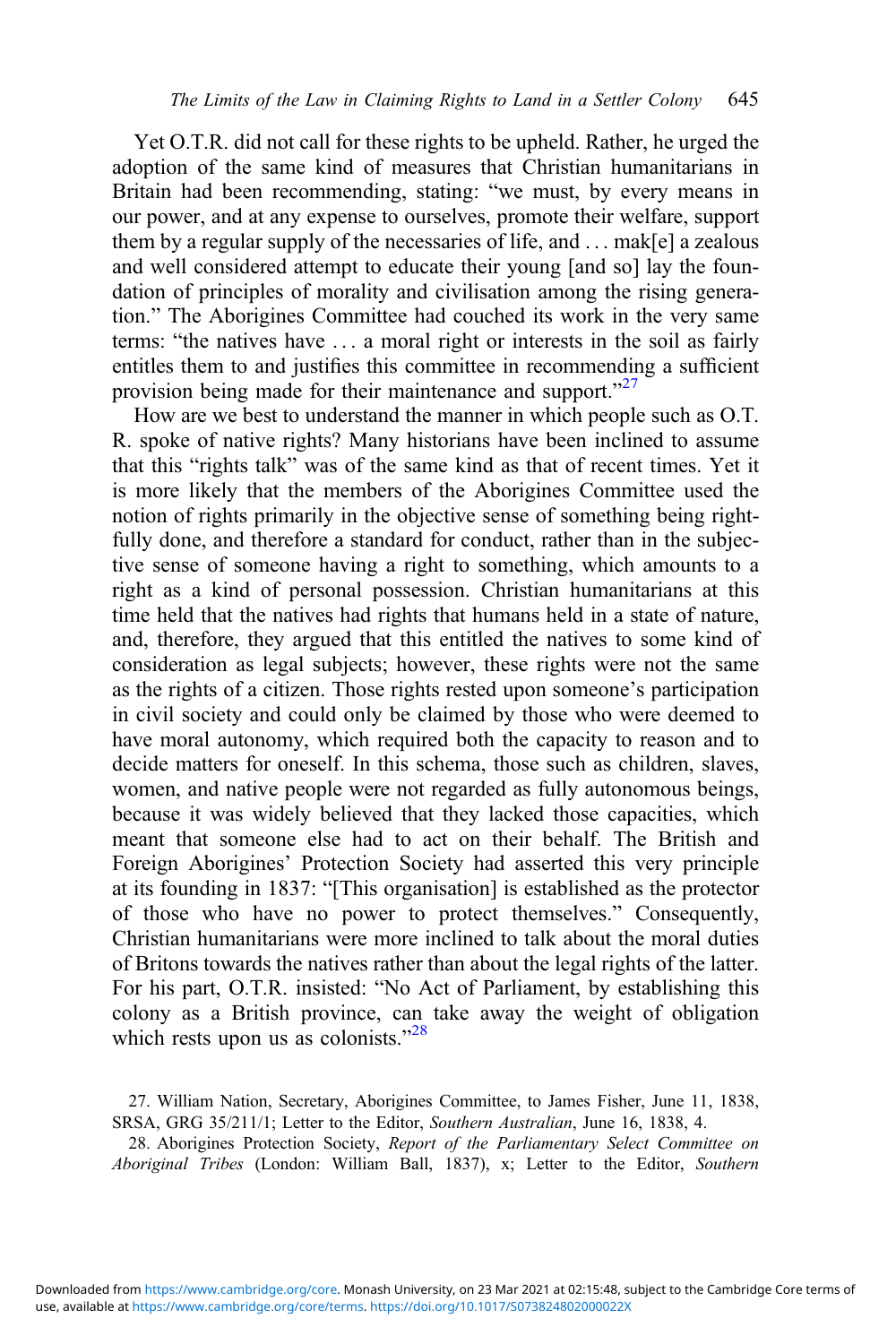There seems to be abundant evidence that many settlers sought to handle the moral dilemma that colonization and the ensuing dispossession of the colony's first peoples had presented by insisting that they, the settlers, had a moral duty toward these peoples, on the basis of the historical fact that the natives were the aboriginal peoples in the original Latin sense of the term ab origine, that is, from the beginning. Several weeks after O.T. R.'s letter appeared in the Southern Australian, an anonymous correspondent wrote to the same newspaper in much the same vein, arguing that "the aboriginal proprietors of South Australia" had "the highest possible claims" on the sympathy of the settlers. Like O.T.R., this letter writer was troubled by the fact that the South Australian Colonisation Commission had claimed possession as though the native people had no rights in land. Styling himself as "Lover of Justice," he attacked the phrase in the preamble in the South Australia Act that I discussed earlier. "[W]e find no mention made of the natives of the country or their rights; on the contrary, the country is set forth as 'waste and unoccupied'; and acting upon the truth of these suppositions, it points out the manner in which these 'waste and unoccupied lands' are to be appropriated. Have we who have come hither found these lands unoccupied? Have we not, on the contrary, found them possessed by native tribes?" Clearly, the fact that the Aboriginal people were so evidently in possession of the land raised a profound moral problem for the settlers. "[U]nless we act upon the principle supposed by some to be an exploded one, that 'might makes right'," this settler exclaimed, "we are found possessing that which rightfully belongs to our neighbors." This, he insisted, was not how William Penn, famous for his treaty making in the North American colony that bore his name, would have conducted himself.<sup>29</sup>

This letter writer made clear that in his opinion, the legal resources on which the Colonisation Commission was relying to uphold its claims to land did not resolve the acute problem of moral legitimacy that the colony was now facing. "The rights of the original possessors are not at all affected by Acts of Parliament or Commissioner's Instructions: their

Australian, June 16, 1838, 4; Richard Dagger, "Rights," in Political Innovation and Conceptual Change, ed. Terence Ball, James Farr, and Russell L. Hanson (New York: Cambridge University Press, 1989), 294, 298; Knud Haakonssen, Natural Law and Moral Philosophy: From Grotius to the Scottish Enlightenment (Cambridge: Cambridge University Press, 1996), 5–6, 314–15, 322, 326, 332, 340; and Lynn Hunt, Inventing Human Rights: A History (New York: W.W. Norton, 2007), 21, 27–28.

<sup>29.</sup> Letter to the Editor, Southern Australian, July 28, 1838, 4, emphasis in original; and the entry for "Aborigines" in Australian National Dictionary: A Dictionary of Australianisms on Historical Principles (Melbourne: Oxford University Press, 1988), https://australiannationaldictionary.com.au/oupnewindex1.php. (accessed 1 March 2019)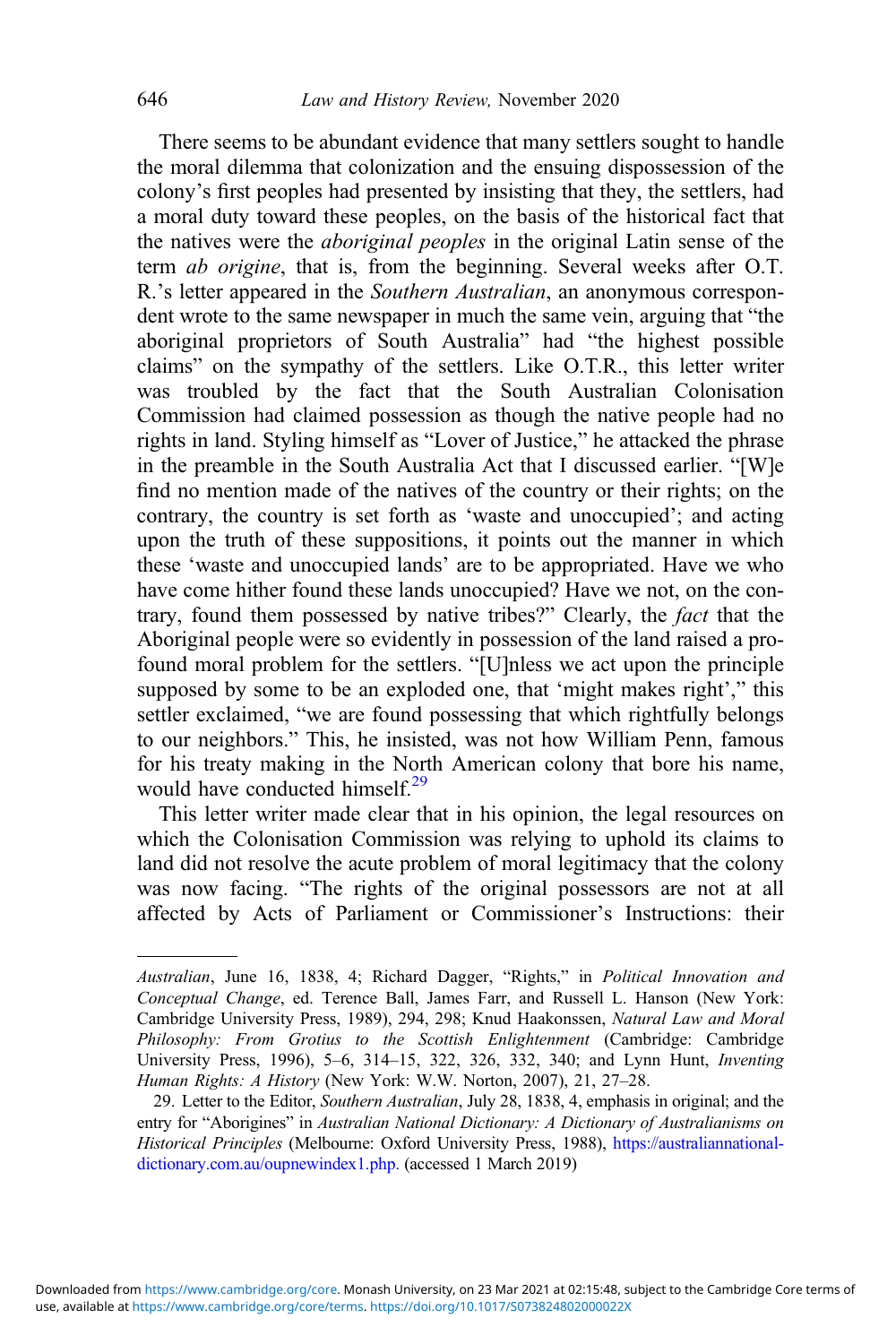right rests upon principles of justice," he wrote. "It is impossible to deny the right which the natives have to the land on which they were born, from which age after age they have derived support and nourishment, and which has received their ashes." As far as he was concerned, in order to resolve the moral problem that had arisen because the land had not originally been purchased from the Aboriginal people, the settlers had to right this wrong, not by seeking to purchase land from the natives and thereby gain their consent to being dispossessed, but by providing them with compensation for their loss.

This settler was not alone in calling for a measure of this kind. A few months later, a Quaker settler by the name of Robert Cock sent Protector Wyatt a money order for the use of the Aboriginal people (which amounted to 10% of one fifth of purchase price for his property). Cock regarded this payment as the yearly rent he owed the former owners of the land, and made it clear to Wyatt that it was not to be regarded as a donation, grant, or gift, but rather as "a just claim the natives of the district [had] on [him] as an occupier of [their] lands."30

This gesture seems to have unsettled other settlers. After Cock publicized it in the pages of the Southern Australian, its editor attacked the principle that informed it. He claimed that the settlers wanted to ensure that the Aboriginal people were cared for and their rights protected, but that they did not believe that each landowner should be called upon to pay such a sum, and that they denied that "the natives [could] claim [payment] as a right." It seems that he was correct. None of Cock's fellow settlers appear to have followed his example. $31$ 

## a major debate

In April 1839, a major public debate took place that focused partly on whether the Aboriginal people had any rights as a consequence of the fact that they were the country's original inhabitants and, if so, what the nature of those rights was. This is worth considering at some length for several reasons: it was typical of the public discussion about Aboriginal people and their rights in land that occurred sporadically in the Australian colonies in the early-to-mid nineteenth century; it was provoked by a particular issue that did not necessarily bear any relationship to the question of the Aboriginal people's rights in land; it raised several questions about the nature

31. Southern Australian, September 15, 1838, 3.

<sup>30.</sup> Cock to Protector of the Aborigines, September 7, 1838, in Southern Australian, September 15, 1838, 3.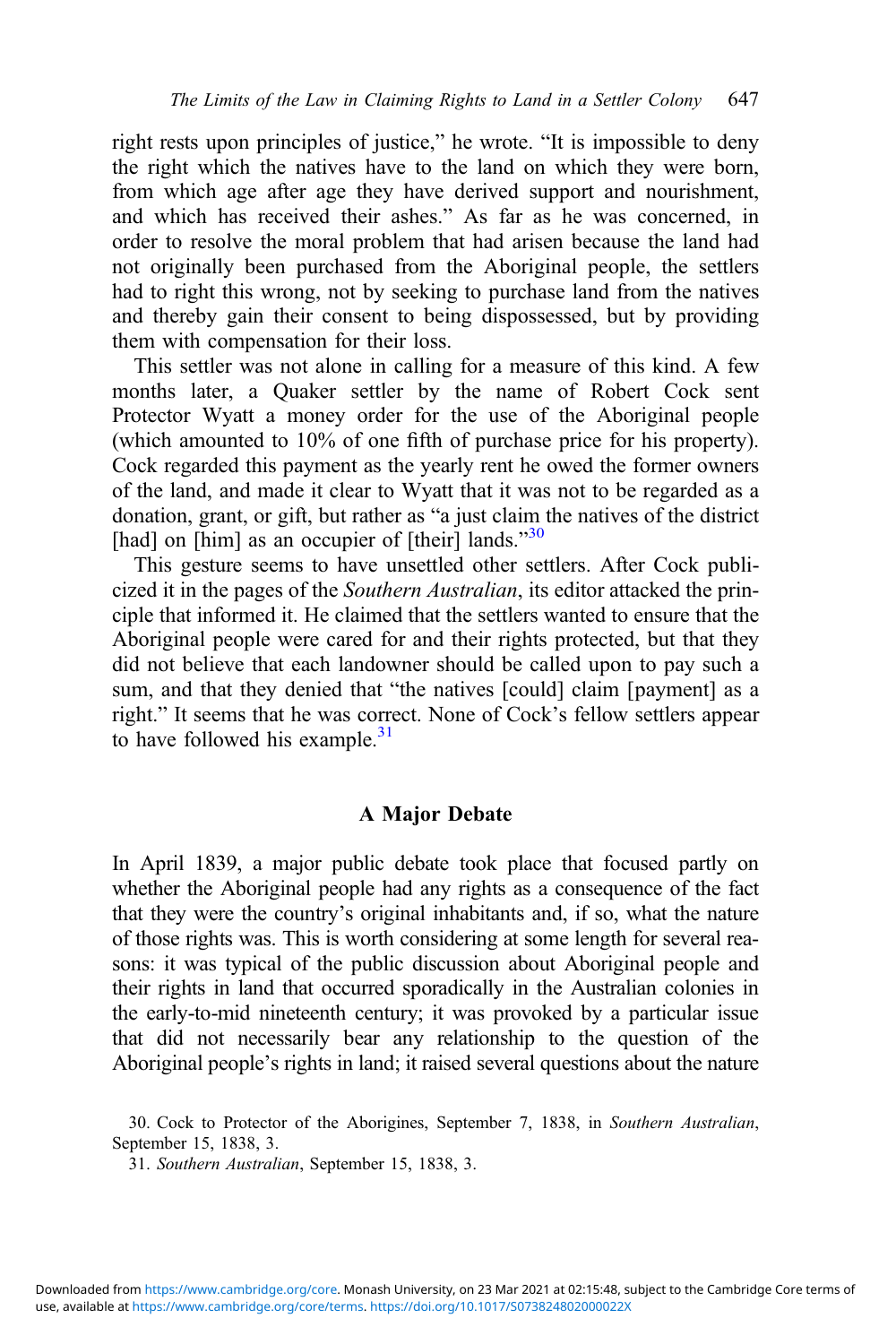of relationship between the settlers and the Aboriginal people more generally; it prompted settlers to adopt a range of stances that were shot through with ambiguity as well as ambivalence; and they employed a range of arguments, only some of which were legal in nature, to lend authority to the position that they adopted in regard to the native people's rights in land.

This is what happened. The government had learned that a white shepherd had been brutally attacked by three Aboriginal men on the Torrens River, and shortly afterwards it heard of two or three more such killings. Until this time, relations between the local people and the settlers had been relatively free of violent conflict. But George Stephen, who was acting as governor in the absence of Sir George Gawler (who had assumed the position 6 months earlier), ordered a police party to pursue the killers and issued a proclamation announcing that the government would withhold the provisions of food and clothing that it had been supplying to the natives.<sup>32</sup>

Stephen's directives were quickly condemned in the colony's press. For example, one settler wrote to the Southern Australian to raise the subject of what he called "the much injured original possessors of the soil." He complained that the government seemed to be determined to withhold "JUSTICE for the natives" and attacked Stephen's proclamation as unworthy of the English name. In much the same vein, the newspaper's editor expressed concern that the settlers had "contracted a responsibility" with regard to the natives that they had "scarcely yet begun to fulfil," insisting: "We were not led by Providence so far from our own land for the purpose of mere personal aggrandisement, but chiefly to diffuse around us on this foreign soil the blessings of Christianity and civilisation."33

Ten days later, this newspaper published a leading article that was almost certainly penned by a lawyer, Charles Mann, who had been the colony's first advocate-general, who cast the debate in these terms: "What Right have Englishmen in South Australia?" This raised questions about both sovereignty and rights in land. In answering them, Mann advanced three lines of argument. First, he asserted what he called "the right of the white man to locate himself in South Australia." Mann was clearly troubled by any suggestion that the settlers were the "usurpers of the rights of the black men." As such, he was keen to challenge the implications of the status that Christian humanitarians had articulated on behalf of the natives, that of being the country's aboriginal or first peoples. In his view, this status bestowed no particular rights upon them: "we have exactly the same right to be here that the older inhabitants have."34

- 33. Ibid.; and Southern Australian, May 1, 1839, 3.
- 34. Southern Australian, May 8, 1839, 2, emphasis in original.

<sup>32.</sup> South Australian Gazette and Colonial Register, April 27, 1839, 1.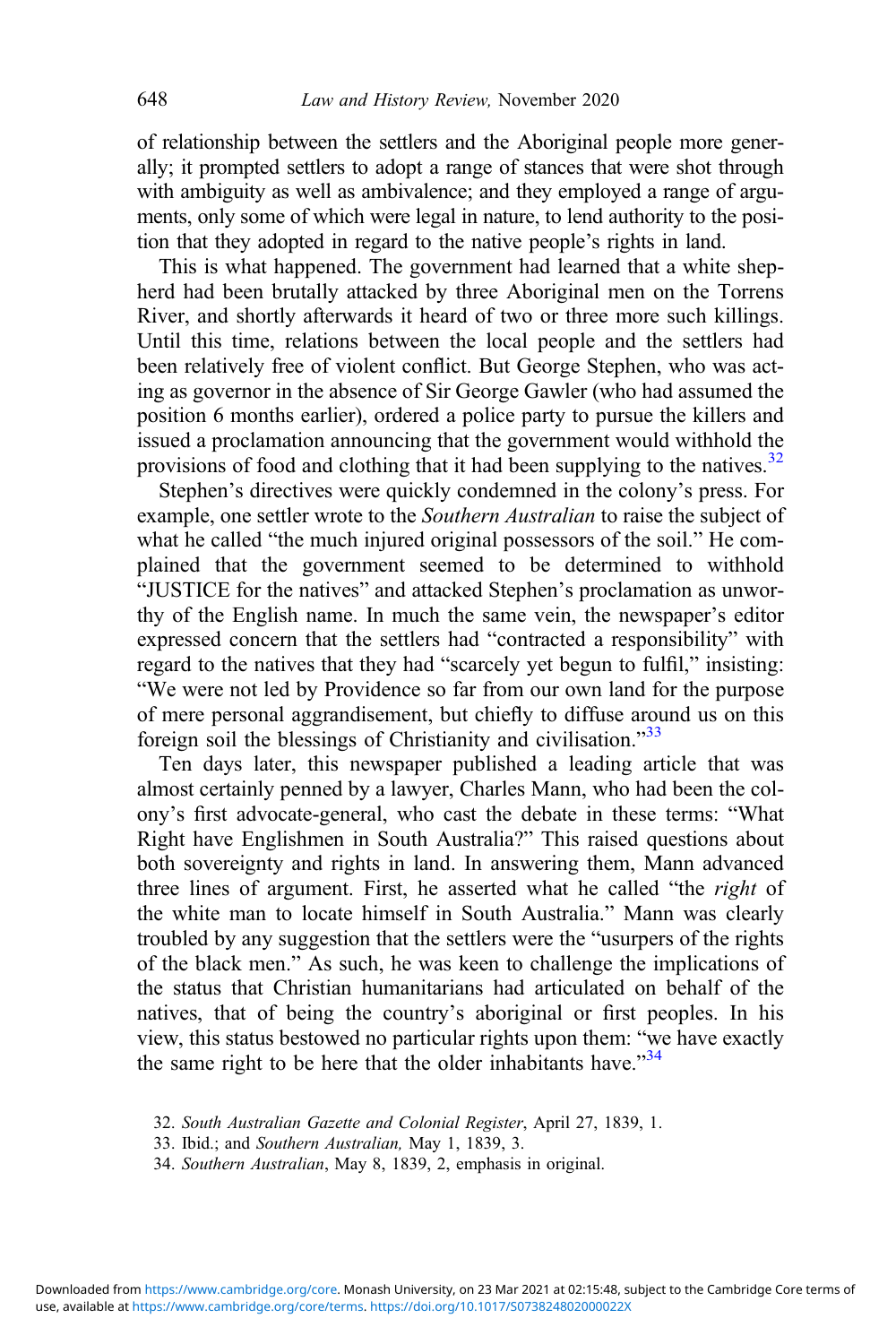Second, Mann argued on the basis of the doctrine of occupation, that the natives had no rights in land. "From the moment they arrived, until the present," he asserted, "they have not sought, and therefore not acquired as tribes a property in the soil, nor, as individuals, the ownership of things which grow or roam upon its surface." Why was this so? "They have neither erected habitations upon it, nor pierced its bosom to make it minister to their support and comfort," Mann argued. "Generation after generation, their thinly scattered tribes have wandered homeless over its fertile districts, unconscious or heedless of the treasures within them." In ancient Greek thought and in Aristotelian thinking in particular it was held that it was the duty of humans to release the potential in nature by exploiting their knowledge of natural laws, and that they created ownership of such things in doing so. This principle had been codified in Roman law, and later commentators had argued that land whose potential had not been released could not been subject to a claim of ownership. This way of conceptualizing property rights was no doubt very useful in soothing the consciences of settlers. By claiming that the land was empty of possession, they could persuade themselves that they had not actually dispossessed the native people of anything.<sup>35</sup>

This line of argument was undoubtedly very familiar to many settlers, but it is unlikely that this can be attributed to any deep knowledge about the legal doctrine of occupation. More likely than not, they were acquainted with this argument because of the profound influence of Christianity in the Australian colonies, or more specifically, the fact that the Bible, or at least a peculiarly English interpretation of the Book of Genesis 1: 28, exhorted them to "[b]e fruitful, and multiply, and replenish the earth." In addition, it is probable that settlers were familiar with the aforementioned argument because it was deeply rooted in an Anglo-Saxon folk culture that stressed the virtues of rendering the land fertile through agriculture. As we noted earlier, this idea had become increasingly popular as the notion of improvement was championed in the seventeenth and eighteenth centuries.<sup>36</sup>

Third, Mann asserted a right to colonize on the grounds that this ensured the spread of civilization and Christianity: "[I]f the civilised man has no right to make his home amid the haunts of barbarians, such portions of

35. Southern Australian, May 8, 1839, 2; and Andrew Fitzmaurice, "Moral Uncertainty in the Dispossession of Native Americans," in The Atlantic World and Virginia, 1550–1624, ed. P.C. Mancall (Chapel Hill: Omohundro Institute for Early American History, 2007), 385, 399.

36. Seed, Ceremonies of Possession, 32–34; and Meredith Lake, The Bible in Australia: A Cultural History (Sydney: New South, 2018), 88–90.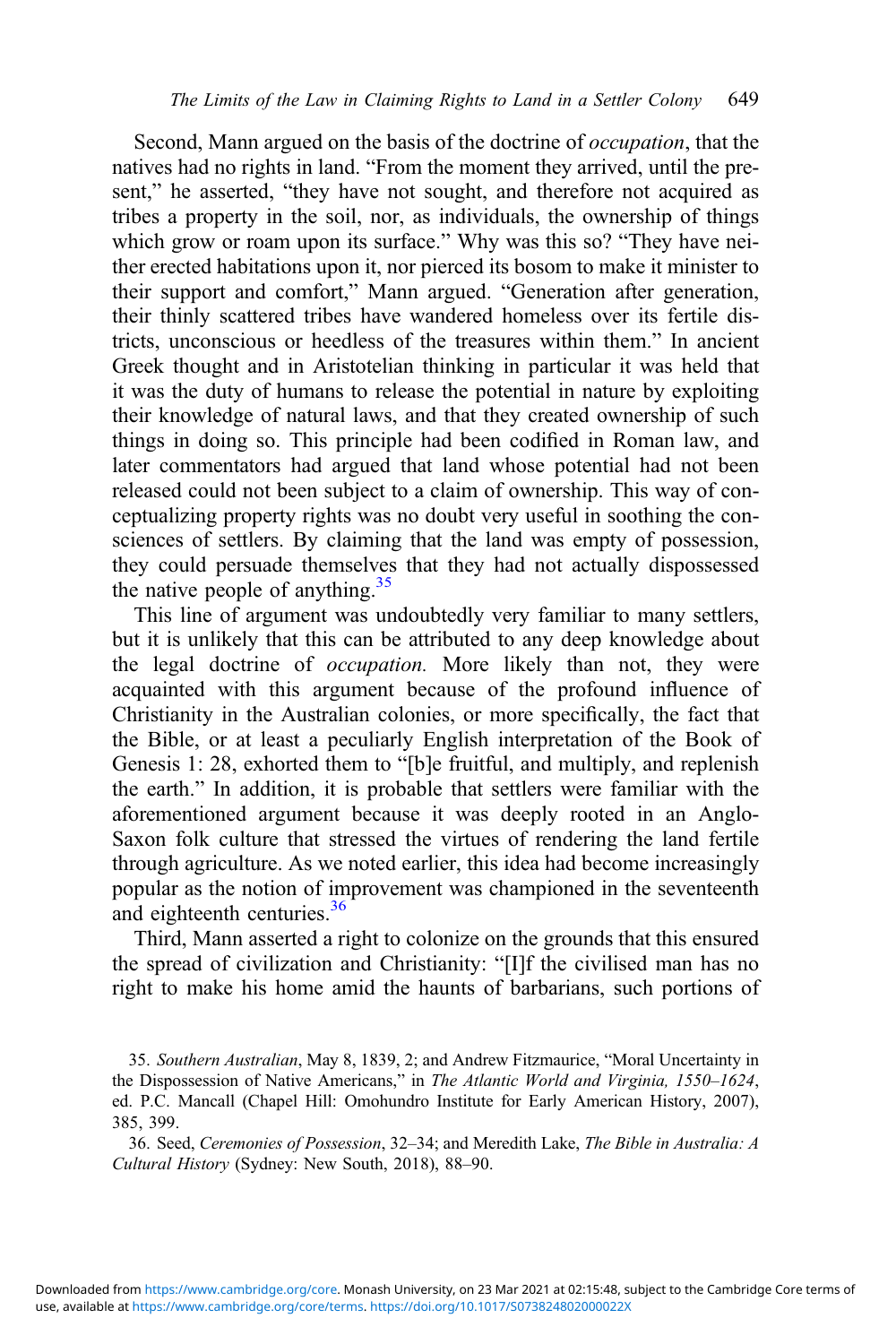the earth as are yet savage must remain unchristianised and uncivilised, or be renovated by means of oppression and injustice."37

In the same issue of the *Southern Australian* in which Mann's article was published, there appeared a long letter to the editor by a pseudonymous correspondent, W.B. He was troubled by the moral dilemma that colonization was posing for the settlers, but insisted that there was no point debating whether the English had a right to be in South Australia or had a right to the land: "It is useless now to speak about our right to come to New Holland and appropriate a part of it for our subsistence [just as it is] now in vain to talk about the injustice of dispossessing the natives of part of their territories, though [i.e. even if] it were granted that they ever possessed them. Every one of us, by coming here, has, in reality, said that we either had such a right, or, not having the *right*, that we, at least had the might, and resolved to exercise it." Yet it seems that W.B. was unsure whether the British had a just basis for claiming the right of possession.38

W.B.'s principal argument was soon attacked in the pages of the colony's rival newspaper, the South Australian Register and Colonial Gazette, by its editor, George Stevenson, who was similarly troubled by the moral questions that colonization was raising, not least because he was aware that in South Australia, unlike in New Zealand, no agreements—or what he called treaties—had been struck with the native people to purchase their land. He remarked: "[The Aborigines] received us as friends, without suspicion and without dread; we took their land without ceremony; we destroyed and extirpated their natural food without compunction; we occupied their plans with our flocks and herds without their permission." Stevenson had previously sought, and held for a while, the position of the colony's acting protector of the Aborigines and realized that any gross violation of their interests ran the risk of being condemned by metropolitan Christian humanitarians and the Colonial Office back in England.<sup>39</sup>

Stevenson was particularly concerned about what he saw as a suggestion by W.B. that the government's provision of food to the natives was an act of charity. He insisted that this was "their due" and part of a "debt of justice" that the settlers owed them. As far as he was concerned, abstract legal arguments of the kind that Mann had made did not resolve the settlers' dilemma because these arguments did not deal with three indisputable

<sup>37.</sup> Southern Australian, May 8, 1839, 2.

<sup>38.</sup> Ibid., emphases in original.

<sup>39.</sup> George Stevenson to Glenelg, April 23, 1836, NA, CO 13/5; Hindmarsh to Glenelg, February 7, 1837, NA, CO 13/6; and South Australian Gazette and Colonial Register, May 11, 1839, 3–4.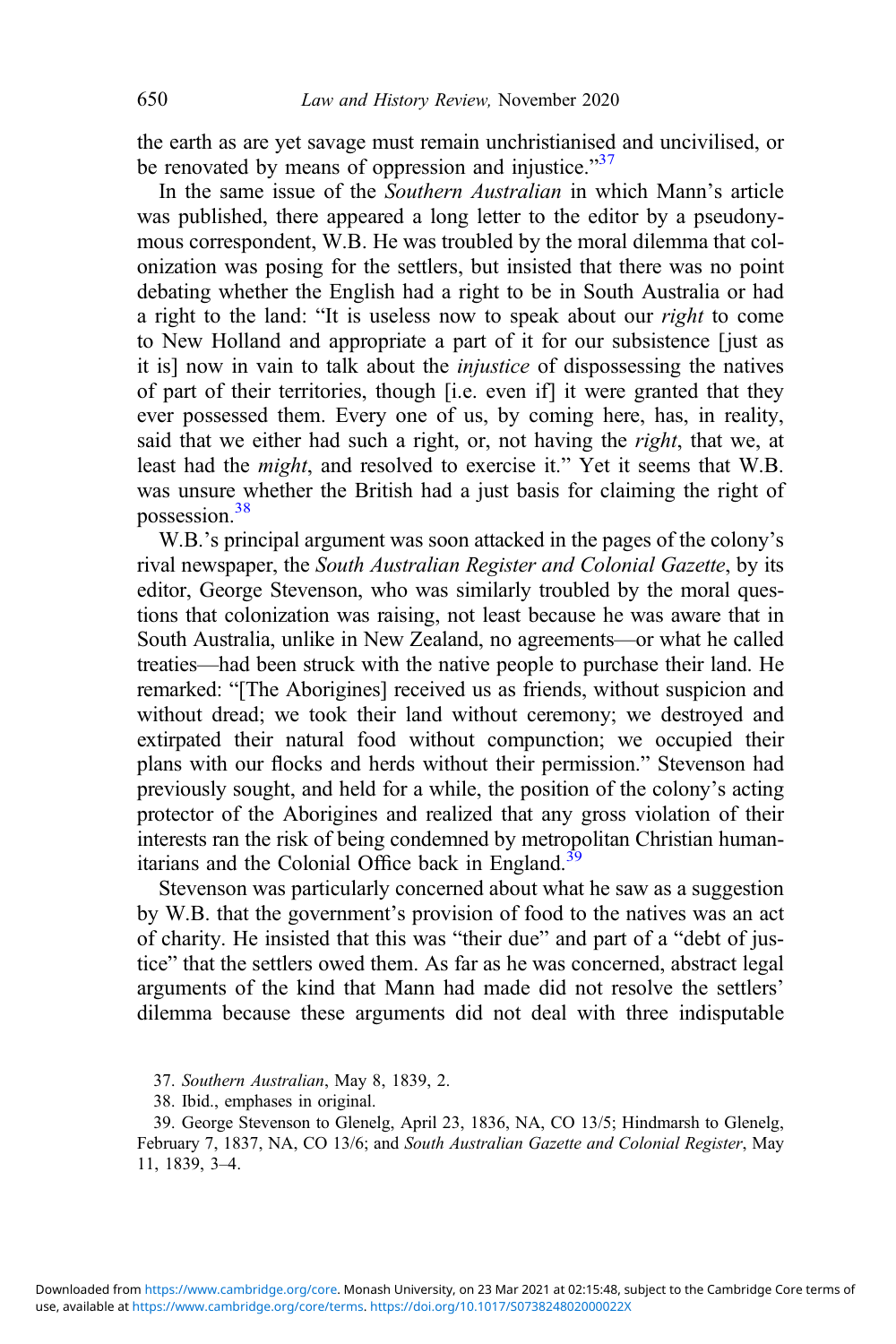facts: in taking possession of the territory the settlers had found a race of people already there; these people were fellow human beings; and their claim of property in the soil had been recognized by the British crown and Parliament and, therefore, these original peoples had been promised both the rights of British subjects and the blessings of Christianity and civilization. As a consequence, Stevenson concluded, the settlers were bound by "every tie of national justice and honour" to fulfil their obligations towards the Aboriginal people. $40$ 

This debate came to a head at a public meeting in Adelaide that was called by a group of settlers. The discussion on this occasion fell into two parts. The first, which concerned Stephen's withdrawal of provisions from the native people, once again prompted consideration of whether they had any right to those provisions. One of the first speakers took it for granted that the native people had a right to them on the grounds that they were the original people of the land and had been dispossessed of it. The next speaker, David McLaren, the manager of the South Australian Company, which was headed by a merchant, banker, and Christian humanitarian George Fife Angas, adopted much the same position as Stevenson had; namely, that the legal argument that Aboriginal people had no right to these provisions, because they had no rights of property in the land as they did not bestow their labor upon it, neither altered, nor dealt with, the fact that the natives were the aboriginal people of the land. "[I]ndependently of their being supposed to be proprietors of land," he declared, "they have been unquestionably the occupants of the soil, and as such are entitled to us for support and instruction." Rather like Stevenson, McLaren also held that the settlers had to ensure that their conduct to Aboriginal people was informed by considerations of justice as well as "sympathy and love," in accordance with the fact that they were their fellow human beings and brethren. $41$ 

The second part of the meeting, which concerned Stephen's order for a police party to pursue the Aboriginal people who were responsible for the killing of settlers, raised the question of sovereignty or at least a question of the crown's jurisdiction, not least because Charles Mann, the principal speaker in this part of the meeting, insisted that the legal rule that allowed the settlers to claim possession of the land meant that the colony had the right to assert its authority over the Aboriginal people. As in his article in the Southern Australian, Mann then proceeded to make a series of arguments, only one of which was legal in nature, to support this claim.<sup>42</sup>

42. Ibid.

<sup>40.</sup> South Australian Gazette and Colonial Register, May 11, 1839, 3–4.

<sup>41.</sup> Southern Australian, May 10, 1839, 3–4.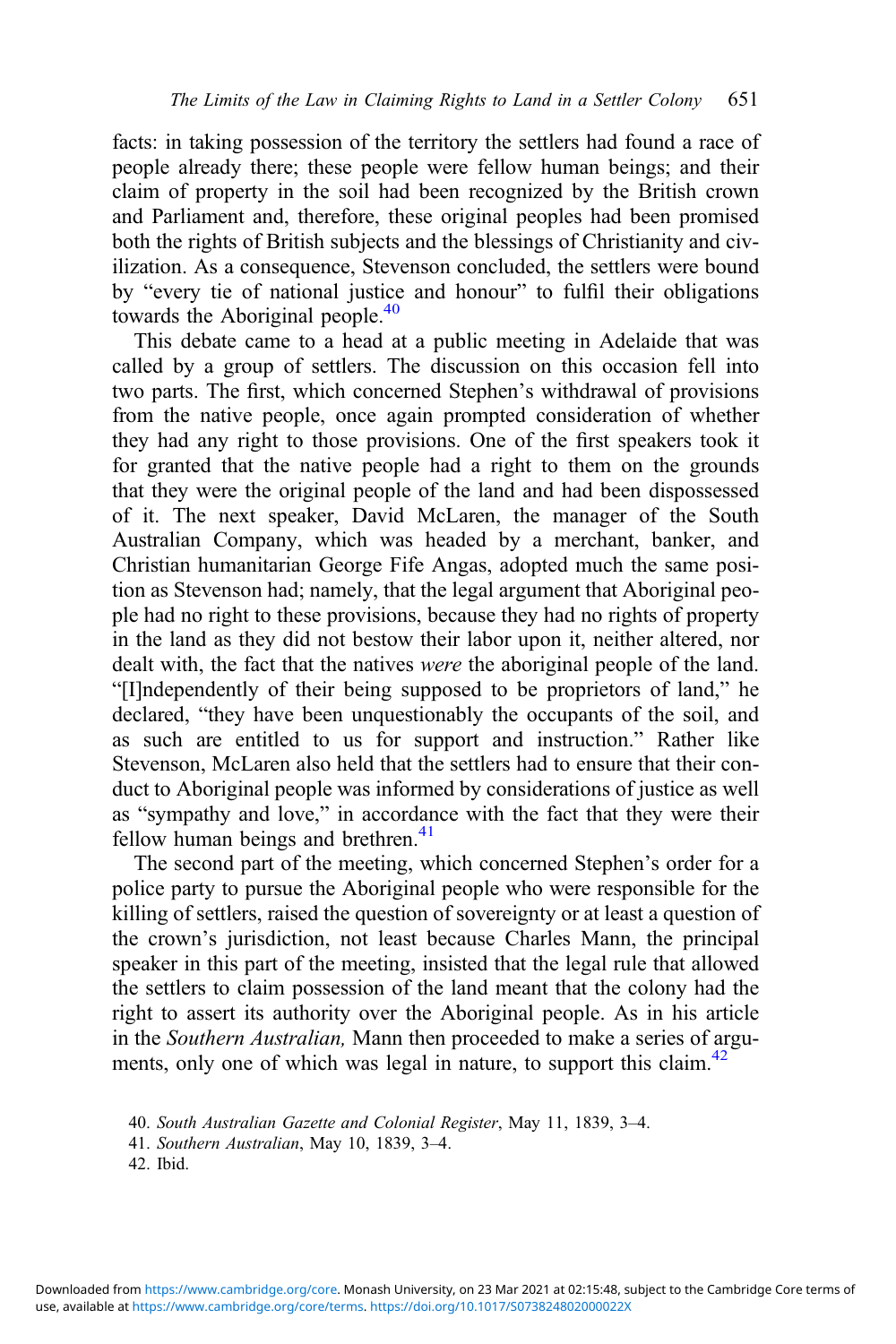This done, Mann moved to deal with the claim that natives had a right to provisions. He was willing to accept that they were entitled to claim an equivalence for the food and clothing that they had been able to acquire before the formation of the colony on the grounds that they had been accustomed to doing this "on the land," but he refused to concede that they had such a right on the basis of any kind of title "in the land." Moreover, he only accepted that the settlers had a duty toward the natives on the grounds that they were fellow men and more especially their Christian brethren.<sup>43</sup>

This meeting resolved to form a committee to make representations to the government about the matters it had discussed. In the course of performing this task, the committee told the governor that they believed that it was essential that provision for the Aboriginal population be put on a permanent basis. Moreover, they argued that this ought to be regarded as a duty that everyone in the settler community had, and therefore recognized as a charge on the whole colony. $44$ 

This, then, is what the Aboriginal people's rights were to comprise: not an ongoing right of property in the land that they had originally possessed, but an entitlement to compensation on the grounds that they had been the original people of the land. It was a stance that implied that the Aboriginal people were no longer the owners of the land, even though they actually remained in possession of much of the colony's territory.

### **Reservations**

I will now turn to another moment in South Australia's early history to pinpoint further the roles that the law played in the claiming of land. In July 1840, Matthew Moorhouse who had been appointed as the new protector of Aborigines in the middle of 1839, recommended to Governor Sir George Gawler that some land be reserved for the Aboriginal people. Moorhouse had acquired some knowledge of the local people's languages and had learned that they did possess territorial rights of the kind that the British crown usually respected. Consequently, he laid the claims of a particular Aboriginal man before the governor, who promptly agreed to reserve three small sections of land in a district that was soon to be opened for selection by settlers.<sup>45</sup>

45. Charles Sturt, Assistant Land Commissioner, to David McLaren and co., July 17, 1840, South Australian Register, July 25, 1840, 7–8; and Matthew Moorhouse to the

<sup>43.</sup> Ibid.

<sup>44.</sup> J.B. Hack and co. to Sir George Gawler, June 12, 1839; and Hack and co. to their constituents, June 17 1839, Southern Australian, June 26, 1839, 3.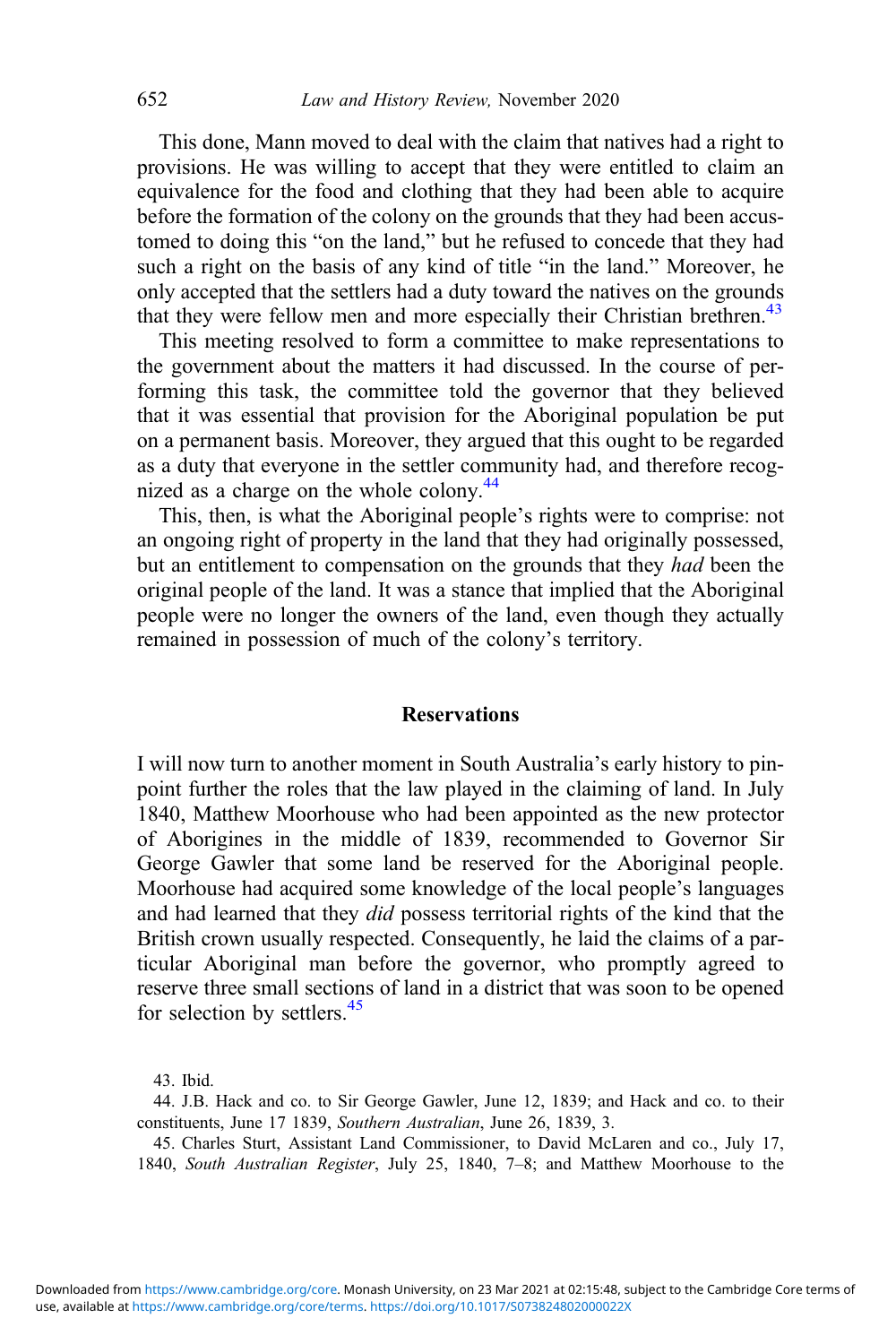It seems unlikely, however, that Gawler intended for the course of action that he improvised on this occasion to have any wider application. Eighteen months earlier, he had ruled out the reservation of any land for Aboriginal people on the grounds that they had to assimilate with the Europeans. Yet Gawler's granting of Moorhouse's request turned out to be more consequential than he could have envisaged, as a prominent group of South Australian Company settlers, who owned preliminary land orders in the district where this land had been reserved, protested that it infringed on their prior right of selection, and petitioned Gawler to postpone reserving any land for the natives until they had exercised this right. More to the point, their petition outraged Gawler, provoking him to make a very eloquent statement about the Aboriginal people's rights: "The natives have ... very distinct and well defined proprietary rights. These rights afford them protection from other tribes and bodily support. They hunt game upon, catch fish in and eat the food of their own districts just as much as the English gentleman kills the deer and sheep upon or the fish in his private park. The property is equally positive and well-defined." Furthermore, Gawler told this group of settlers that he was very surprised that they should hold that any European could possess rights that were prior to those of the Aborigines, as it was well known that the colony had been founded on principles of the strictest regard for "the original rights" of the Aboriginal people. Indeed, he claimed that the Aboriginal people's "natural indefeasible rights" had been confirmed to them by the government's instructions to the governor and the Colonisation Commissioners' instructions to the resident commissioners, and that the Colonisation Commission had undertaken to respect these rights in its first annual report.<sup>46</sup>

This means that the very legal measure, which rested on the doctrine of occupation, that the Colonisation Commission had most relied upon in 1835–36 to secure its claim to land on the assumption that the Aboriginal people would never be found to have rights of property in land, had failed to protect its rights against the claims that were made on behalf of the Aboriginal people. In other words, the doctrine of occupation was much less significant in the claiming of possession than historians have previously argued. This is undoubtedly an important point to register. But, more importantly, we must note that this did not really matter, for

Colonial Secretary, July 27, 1840, British Parliamentary Papers, 1843, Paper no. 505, Papers Relative to the Affairs of South Australia, 325.

<sup>46.</sup> Clamor Schürmann, Report to the Committee of the Lutheran Missionary Society, Dresden, February 8, 1839, MS Adelaide Missionaries (Dresden), Box 2, Folder S, Lutheran Archives, Adelaide.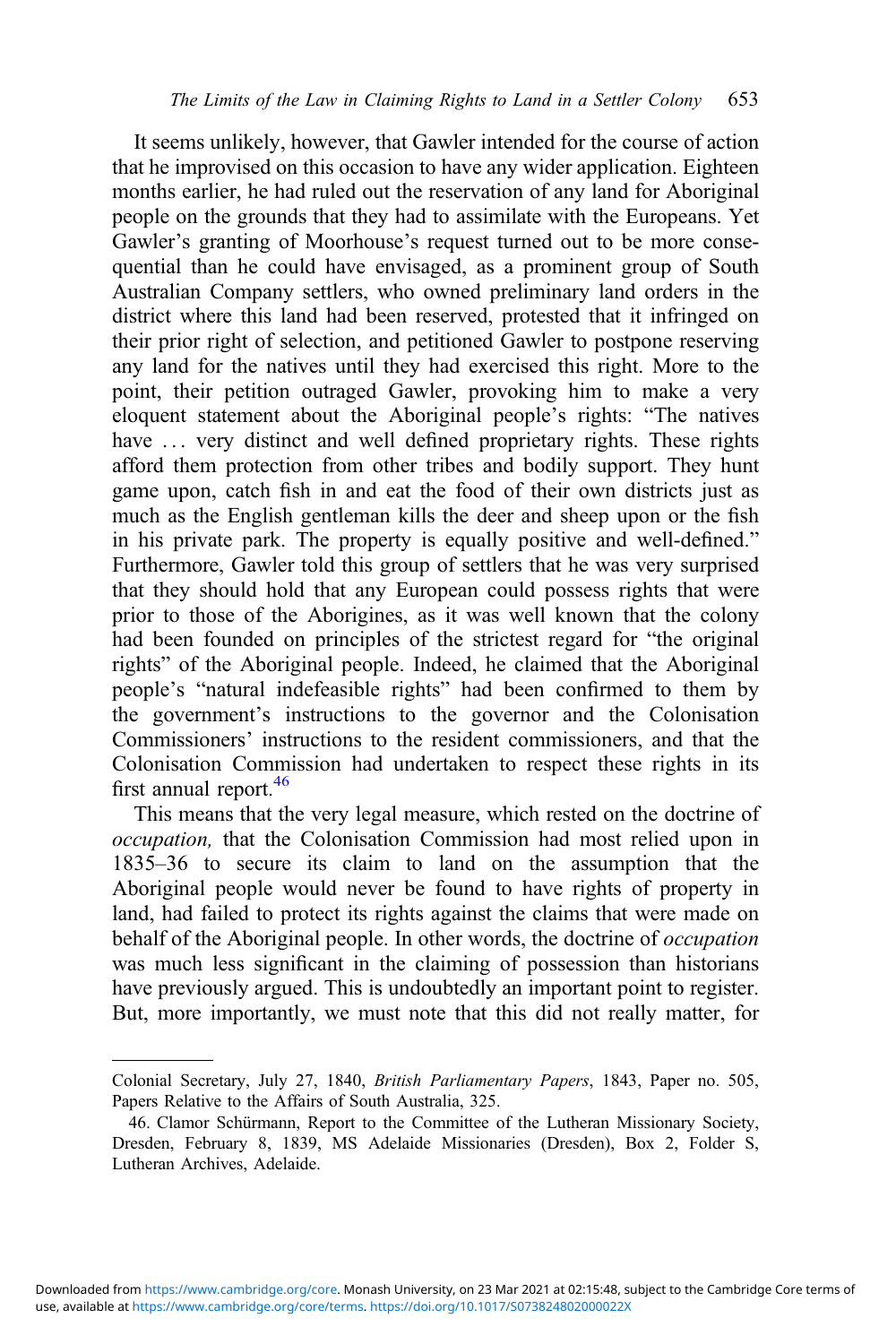although Gawler acknowledged that Aboriginal people had—or rather had once had had—rights of property in land, he took no steps to entrench those rights. Explaining this outcome will help to clarify the relative importance of the various forces involved in the claiming of land in a settler colony like South Australia.

The adoption of any measures to uphold the Aboriginal people's rights of property in land ran contrary to the policy of assimilation that the British government was inclined to favor. The senior figures in the Colonial Office advocated the absorption of Aboriginal people into colonial society as Christians, workers, and consumers, and held that the assertion of British sovereignty and the incorporation of native peoples into the colonial legal order as British subjects, rather than recognition of indigenous political and legal orders or even indigenous rights, was the best way to protect their interests.<sup>47</sup>

Furthermore, major players at both the imperial center and the colonial periphery tended to treat the Aboriginal people's rights of property in land as though they were a matter of the past rather than of the present. Gawler, as has already been noted, placed them in a pre-colonial past that he claimed had been supplanted as a result of colonization, and in the Colonial Office, Stephen remarked on reading Moorhouse's report of July 1840 (discussed earlier): "It is an important and unexpected fact that these tribes had proprietary in the Soil—that is, in particular sections of it which were clearly defined or well understood before the occupation of their country."<sup>48</sup>

Most importantly, as noted earlier, there was a very real political calculation in the way that British officials chose to treat native people's rights in land. They believed that there was no point in trying to protect these rights in circumstances in which the natives themselves could not uphold them. Gawler believed there could never be any grounds upon which the British could negotiate with the Aboriginal people for the cession of land, because any such treaties would be grossly disadvantageous to them, and although he claimed that this was the case because they were unable to comprehend such an arrangement, his line of reasoning was almost certainly informed by a perception that the Aboriginal people lacked the *power* to drive a good bargain. On arriving in the colony, he

47. P.G. McHugh, Aboriginal Societies and the Common Law: A History of Sovereignty, Status, and Self-Determination (Oxford: Oxford University Press, 2004), 65, 150.

48. Sturt to John Morphett and co., July 11, 1840, SRSA, GRG 35/230; and Stephen, Minute, March 14, 1841, on Gawler to Lord John Russell, August 1, 1840, NA, CO 13/ 16, my emphases.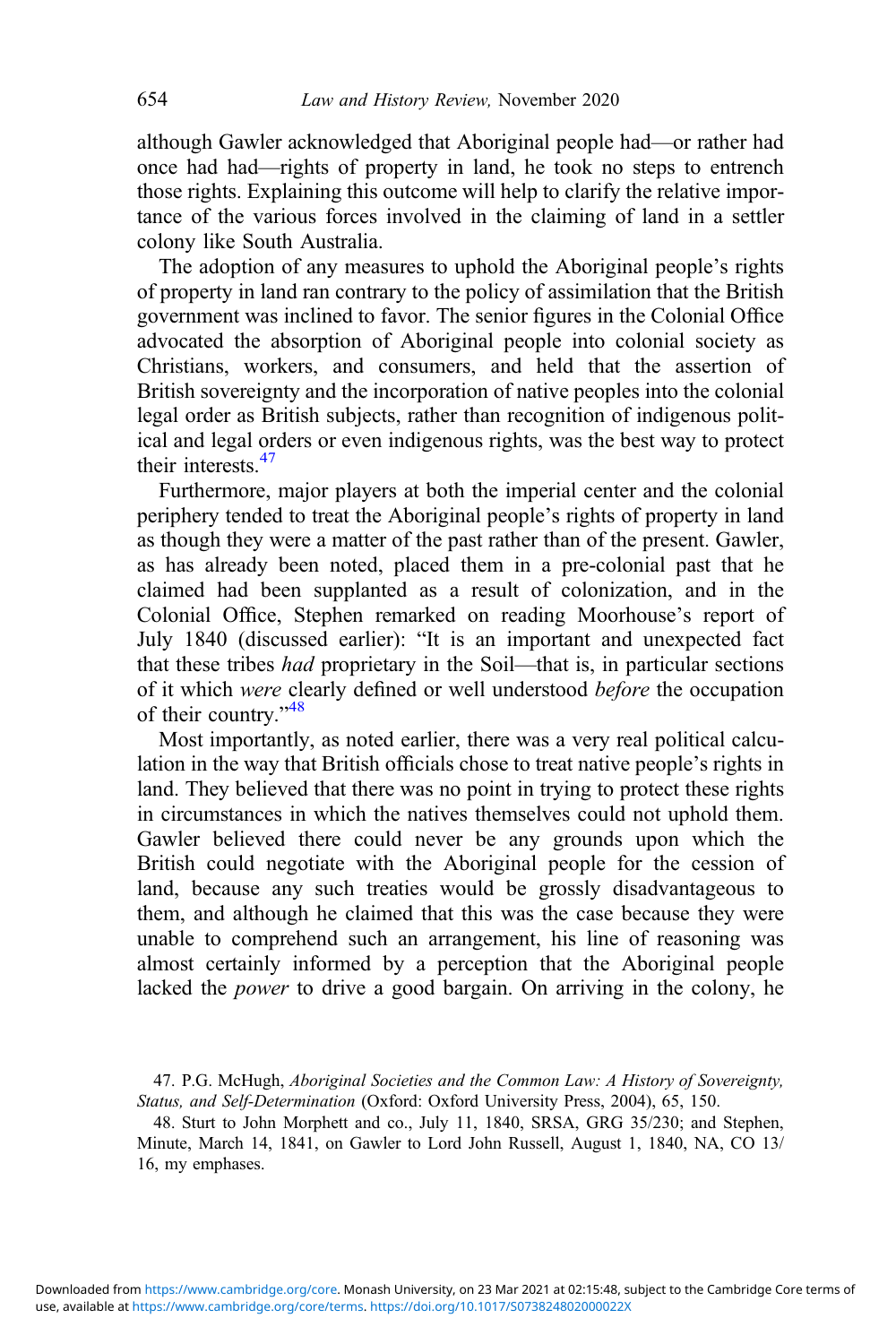had declared that "their strength as [compared with] ours is that of the pygmy to the giant."<sup>49</sup>

It is nevertheless apparent that Gawler, like many of the settlers, felt that the matter could not be allowed to rest there. The troubling fact remained that British colonization was dispossessing and displacing a people who had incontrovertibly been the aboriginal owners of the land. For the sake of the settlers and British honor, something needed to be done to legitimize colonization. Gawler remarked: "The invasion of those ancient rights by surveys and land appropriations of any kind is justifiable only on the ground that we should ... reserve for the natives an ample sufficiency for their present and future use and comfort under the new state of things into which they are thrown." It is apparent that his newly acquired knowledge that Aboriginal people did have rights in land made it necessary that he act in the right way on behalf of the colony. As he told one of Glenelg's successors as colonial secretary, Lord Russell: "Having ascertained that these people possess well defined and very ancient rights of proprietary and hereditary possession of the available lands of this part at least of the territory, I have thought it right to comply with the requests of some of them and with the probable desires or future requirements of others by giving the Protector of Aborigines the privilege of selecting before all other claimants small portions of land for their own use and benefit."<sup>50</sup>

There is a marked similarity between the position that Gawler took and that of the settlers who responded to the measure that he announced. Two examples must suffice. First, the editor of the South Australian Register was willing to concede that the government was under some obligation to provide liberally for the Aboriginal people's wants on the grounds that they had been the land's original inhabitants, even though he was unwilling to accept that the natives had absolute rights of ownership in the lands of the territory. $51$ 

Second, a correspondent to the same newspaper, writing under the pseudonym of Old Settler, found it necessary to insist that "it [was] ... safer and sounder, in place of claiming for the natives rights which are legally untenable, to treat them with kindness, compassion, and forbearance—to supply them permanently with food and raiment, in lieu of that which our presence has deprived them—to teach them, if they can be taught, habits of industry and the arts of civilised life, and to raise them from the foul depravity we

49. South Australian Gazette and Colonial Register, October 20, 1838, 2; Sturt to Morphett and co., July 11, 1840 and Sturt to McLaren and co., July 17, 1840, SRSA, GRG 35/230; and Gawler to George Fife Angas, [August] 10, 1840, George Fife Angas Papers, SLSA, PRG 174/1.

50. Sturt to McLaren and co., July 17, 1840; and Gawler to Russell, NA, CO 13/16.

51. South Australian Register, August 1, 1840, 4.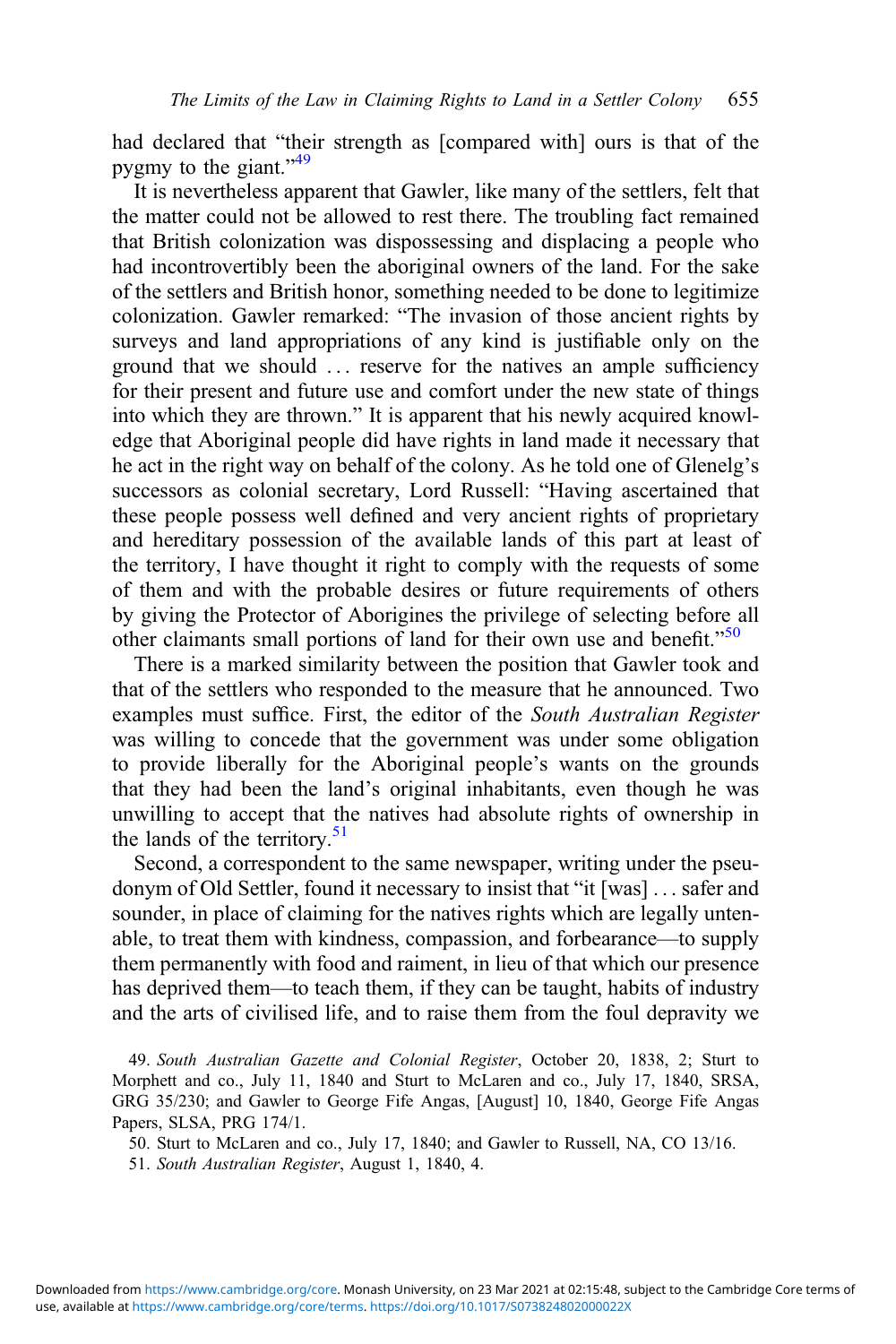found them, to some sense of moral obligation and religious truth," even though he also dismissed any notion that the native people had absolute proprietary rights in the land. $52$ 

#### Conclusion Conclusion

In this article, I have demonstrated that the role that the law played in the claiming of land in one settler colony was rather different, as well as less significant, than the existing historiography has tended to suggest.

In the first instance, the colonization company that proposed the planning of a colony in Southern Australia had no need to make any claims of a legal kind, as it was widely accepted in Britain that the crown was the only source of title to land in the Australian colonies. Although at this point in time the company employed terms that had legal connotations, it did so in order to persuade a reluctant government to approve its proposal to found a new colony, rather than to secure its claim to the land in question.

Only after this company's plans for this colony had been approved by the British Parliament and questions seemed to be raised about its right to the lands occupied by the Aboriginal people did the South Australian Colonisation Commission find it necessary to draw upon legal resources in an attempt to secure its claims to land. In this context, it undoubtedly deployed the legal doctrine that numerous scholars have emphasized in previous studies, namely that of terra nullius or occupation, in order to insist that a people had no rights of property in land if they merely hunted and gathered rather than cultivated it. Yet it is evident that the commission also chose to rely on a rather different line of argument in order to maintain its claim to land, one that rested on the historical fact that the British crown had never previously recognized the Aboriginal people as having any rights of property in land.

Furthermore, insofar as the Colonisation Commission's claims to rightful possession of the land were actually vulnerable at this moment, the main forces that enabled it to withstand those putative challenges were less those that were provided by the law, let alone the doctrine of *occupa*tion, than ones that were a product of long-established historical practice and the relationships of power among the major players. By the time the colony of South Australia was being planned, the British crown had been granting land to settlers for nearly 50 years as though it was the only source of title in land in Australian territories. It would have been

52. Ibid.